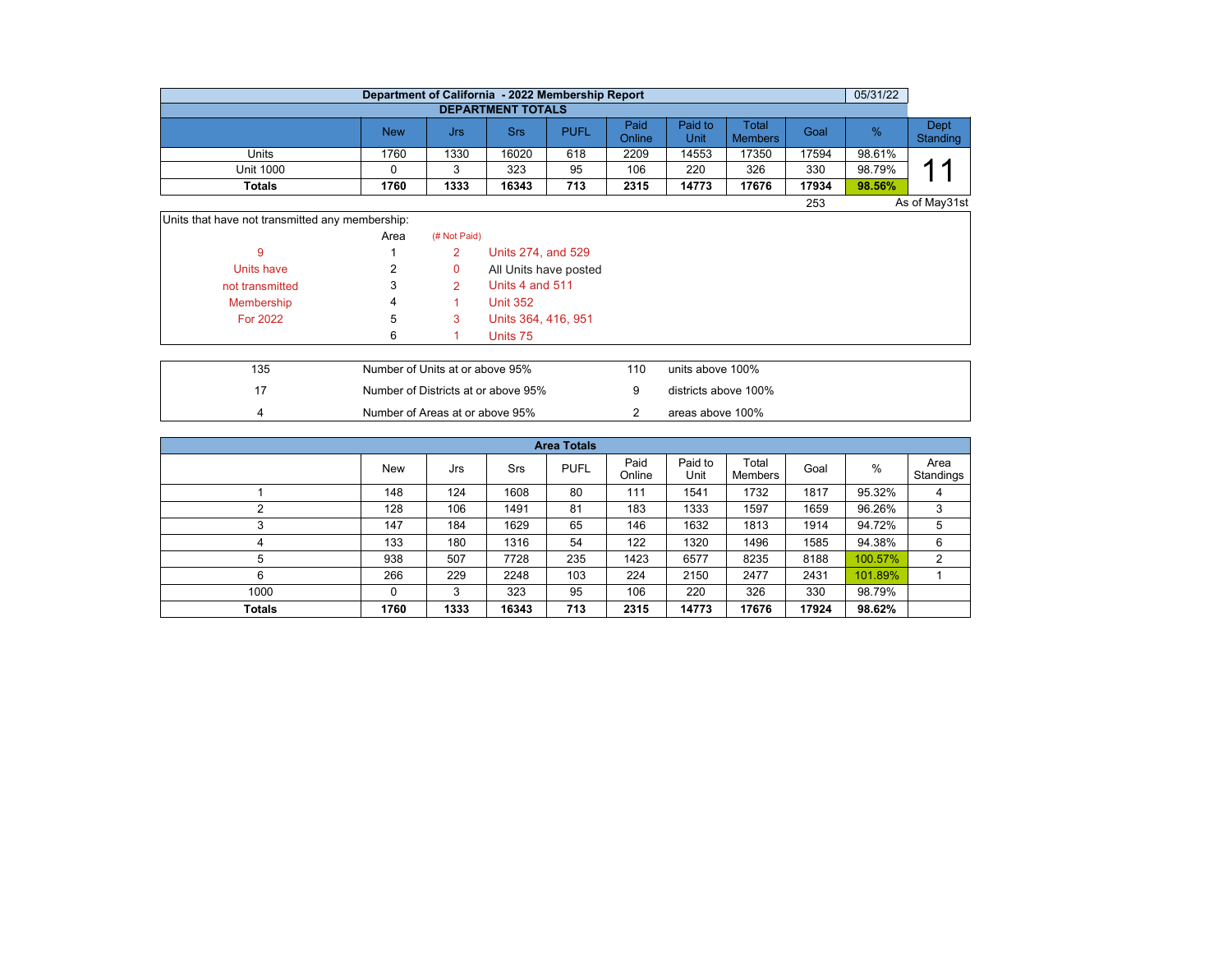| <b>District Totals</b> |                       |                 |                  |                 |                       |                  |                  |            |                  |                       |
|------------------------|-----------------------|-----------------|------------------|-----------------|-----------------------|------------------|------------------|------------|------------------|-----------------------|
|                        | <b>New</b>            | Jrs             | Srs              | <b>PUFL</b>     | Paid<br>Online        | Paid to<br>Unit  | Total<br>Members | Goal       | $\%$             | District<br>Standings |
| $\mathbf{1}$           | 24                    | $\overline{7}$  | 94               | 5               | 5                     | 91               | 101              | 97         | 104.12%          | $\overline{7}$        |
| $\overline{2}$         | 32                    | 16              | 262              | 10              | 19                    | 249              | 278              | 296        | 93.92%           | 19                    |
| 3                      | 0                     | 0               | 16               | 3               | 2                     | 11               | 16               | 18         | 88.89%           | 24                    |
| $\overline{4}$         | 16                    | 30              | 236              | 6               | 10                    | 250              | 266              | 312        | 85.26%           | 28                    |
| 5                      | $\overline{23}$       | $\overline{11}$ | $\overline{341}$ | $\overline{26}$ | $\overline{26}$       | 300              | 352              | 407        | 86.49%           | 26                    |
| 6                      | $\overline{29}$       | $\overline{53}$ | 391              | 16              | $\overline{30}$       | 398              | 444              | 406        | 109.36%          | 3                     |
| $\overline{7}$         | $\overline{24}$       | $\overline{7}$  | 268              | 14              | $\overline{19}$       | $\overline{242}$ | $\overline{275}$ | 281        | 97.86%           | $\overline{14}$       |
| 8                      | $\overline{3}$        | 5               | $\overline{25}$  | 3               | $\mathbf{1}$          | $\overline{26}$  | $\overline{30}$  | 30         | 100.00%          | 9                     |
| 9                      | $\overline{c}$        | $\overline{7}$  | 56               | 8               | 3                     | 52               | 63               | 86         | 73.26%           | 30                    |
| 10                     | $\overline{3}$        | 5               | 63               | 6               | 0                     | 62               | 68               | 79         | 86.08%           | 27                    |
| 11                     | 33                    | 38              | 358              | 19              | 35                    | 342              | 396              | 411        | 96.35%           | 16                    |
| 12                     | 27                    | 41              | 270              | $\overline{7}$  | 21                    | 283              | 311              | 341        | 91.20%           | 21                    |
| 13<br>14               | 22<br>$\overline{20}$ | 28<br>54        | 282<br>325       | 27<br>15        | 16<br>$\overline{36}$ | 267<br>358       | 310<br>379       | 323<br>451 | 95.98%<br>84.04% | 17<br>$\overline{29}$ |
| $\overline{15}$        | $\overline{40}$       | $\overline{33}$ | 352              | 15              | $\overline{26}$       | 344              | 385              | 367        | 104.90%          | 6                     |
| 16                     | 143                   | 65              | 1004             | 16              | 81                    | 972              | 1069             | 988        | 108.20%          | 4                     |
| 17                     | 30                    | 46              | 116              | 0               | $\overline{2}$        | 160              | 162              | 131        | 123.66%          | $\mathbf{1}$          |
| 18                     | 43                    | 104             | 534              | 41              | 62                    | 535              | 638              | 706        | 90.37%           | 22                    |
| 19                     | 88                    | 58              | 826              | 43              | 98                    | 743              | 884              | 979        | 90.30%           | 23                    |
| 20                     | 39                    | 22              | 380              | 23              | 40                    | 339              | 402              | 403        | 99.75%           | 10                    |
| 21                     | 263                   | 129             | 1419             | 36              | 203                   | 1309             | 1548             | 1494       | 103.61%          | 8                     |
|                        |                       |                 |                  |                 |                       |                  |                  |            |                  |                       |
| 22                     | 93                    | 76              | 1332             | 111             | 163                   | 1134             | 1408             | 1503       | 93.68%           | 20                    |
| 23                     | 15                    | 76              | 374              | 11              | 22                    | 417              | 450              | 475        | 94.74%           | 18                    |
| 24                     | 41                    | 38              | 330              | 23              | 41                    | 304              | 368              | 334        | 110.18%          | $\overline{2}$        |
| 25                     | 212                   | 158             | 1664             | 48              | 145                   | 1629             | 1822             | 1866       | 97.64%           | 15                    |
| 26                     | 43                    | 11              | 341              | 12              | 44                    | 296              | 352              | 356        | 98.88%           | 12                    |
| 27                     | 27                    | 18              | 324              | 9               | 28                    | 305              | 342              | 344        | 99.42%           | 11                    |
| 28                     | 55                    | 50              | 724              | 25              | 119                   | 630              | 774              | 785        | 98.60%           | 13                    |
| 29                     | 348                   | 103             | 3084             | 31              | 875                   | 2281             | 3187             | 3020       | 105.53%          | 5                     |
| 30                     | 22                    | 41              | 229              | 9               | 37                    | 224              | 270              | 305        | 88.52%           | 25                    |
| 1000                   | 0                     | 3               | 323              | 95              | 106                   | 220              | 326              | 330        | 98.79%           |                       |
| <b>Totals</b>          | 1760                  | 1333            | 16343            | 713             | 2315                  | 14773            | 17676            | 17924      | 98.62%           |                       |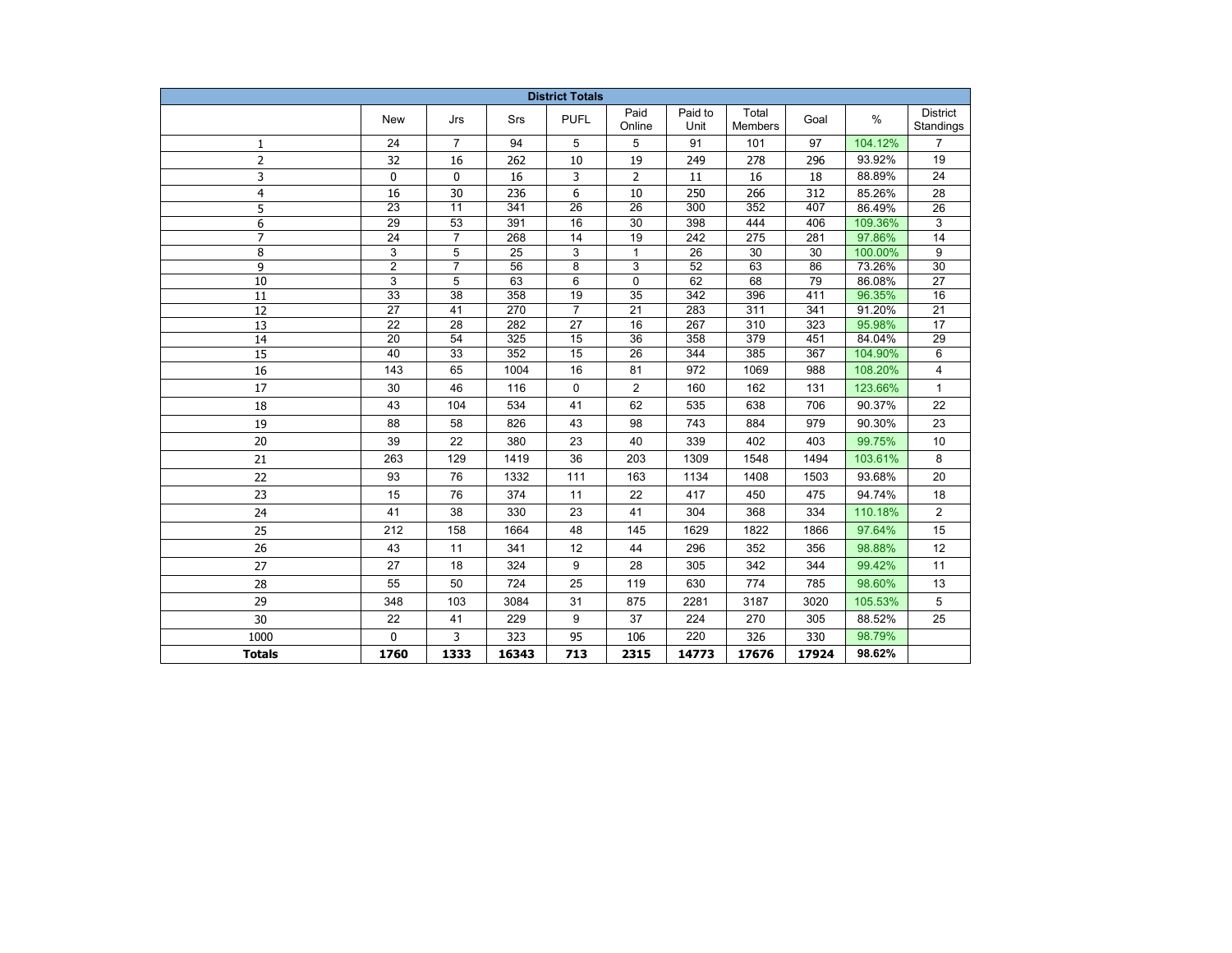| District 1 (Area 1)                                                                                                                                   |                                                                                 |    |   |    |   |   |                |     |    |         |   |  |  |
|-------------------------------------------------------------------------------------------------------------------------------------------------------|---------------------------------------------------------------------------------|----|---|----|---|---|----------------|-----|----|---------|---|--|--|
| 05/31/22<br>Department of California - 2022 Membership Report                                                                                         |                                                                                 |    |   |    |   |   |                |     |    |         |   |  |  |
| Paid<br>Paid to<br>Total<br>$\%$<br>Unit #<br><b>PUFL</b><br>Goal<br>Unit Name<br><b>New</b><br><b>Srs</b><br>Jrs<br>Online<br>Unit<br><b>Members</b> |                                                                                 |    |   |    |   |   |                |     |    |         |   |  |  |
| 96                                                                                                                                                    | Seguoia                                                                         | 6  |   | 36 |   | 0 | 34             | 39  | 32 | 121.88% | 2 |  |  |
| 205                                                                                                                                                   | <b>Walker Bailey</b>                                                            | 18 | 4 | 34 | ٥ | 0 | 38             | 38  | 20 | 190.00% |   |  |  |
| 274                                                                                                                                                   | Arcata                                                                          | 0  | 0 |    |   |   | $\overline{0}$ |     | 11 | 45.45%  | 4 |  |  |
| 415                                                                                                                                                   | Hoopa                                                                           | 0  | 0 | 19 | ٥ | 0 | 19             | 19  | 23 | 82.61%  | 3 |  |  |
| 529                                                                                                                                                   | $\overline{0}$<br>$0.00\%$<br>Hopland<br>5<br>0<br>$\mathbf{0}$<br>11<br>n<br>0 |    |   |    |   |   |                |     |    |         |   |  |  |
| <b>Total</b>                                                                                                                                          |                                                                                 | 24 |   | 94 | 5 | 5 | 91             | 101 | 97 | 104.12% |   |  |  |

| District 2 (Area 1) |                                                                                                                                                   |    |    |     |    |    |     |     |     |         |    |  |  |  |
|---------------------|---------------------------------------------------------------------------------------------------------------------------------------------------|----|----|-----|----|----|-----|-----|-----|---------|----|--|--|--|
|                     | 05/31/22<br>Department of California - 2022 Membership Report                                                                                     |    |    |     |    |    |     |     |     |         |    |  |  |  |
| Unit #              | Paid<br>Paid to<br>Total<br>Unit<br>$\%$<br><b>PUFL</b><br><b>New</b><br>Unit Name<br>Srs<br>Goal<br>Jrs<br>Unit<br>Standing<br>Online<br>Members |    |    |     |    |    |     |     |     |         |    |  |  |  |
| 92                  | Cheula                                                                                                                                            |    |    | 69  | 4  |    | 65  | 74  | 80  | 92.50%  |    |  |  |  |
| 197                 | Shasta                                                                                                                                            |    |    | 43  | 4  |    | 39  | 48  | 49  | 97.96%  |    |  |  |  |
| 369                 | Willis Hollenbeak                                                                                                                                 |    | 0  | 15  | 0  |    | 14  | 15  | 15  | 100.00% | C. |  |  |  |
| 720                 | Shasta Dam                                                                                                                                        | 12 |    | 68  | ີ  | 3  | 68  | 73  | 72  | 101.39% |    |  |  |  |
| 746                 | 67<br>63<br>68<br>80<br>Glen L Wilson Sr- Seawolf<br>12<br>5<br>85.00%<br>5<br>0                                                                  |    |    |     |    |    |     |     |     |         |    |  |  |  |
| <b>Total</b>        |                                                                                                                                                   | 32 | 16 | 262 | 10 | 19 | 249 | 278 | 296 | 93.92%  |    |  |  |  |

| District 3 (Area 1)                                           |                                     |            |     |     |             |                |                 |                         |      |        |                  |  |
|---------------------------------------------------------------|-------------------------------------|------------|-----|-----|-------------|----------------|-----------------|-------------------------|------|--------|------------------|--|
| 05/31/22<br>Department of California - 2020 Membership Report |                                     |            |     |     |             |                |                 |                         |      |        |                  |  |
| Unit#                                                         | Unit Name                           | <b>New</b> | Jrs | Srs | <b>PUFL</b> | Paid<br>Online | Paid to<br>Unit | Total<br><b>Members</b> | Goal | %      | Unit<br>Standing |  |
| 204                                                           | <b>Thomas Tucker</b>                |            |     | 16  |             |                |                 | 16                      | 18   | 88.89% |                  |  |
| <b>Total</b>                                                  | 16<br>18<br>16<br>11<br>88.89%<br>0 |            |     |     |             |                |                 |                         |      |        |                  |  |

|              |                                                                                                                                                          |                                                   |                | District 4 (Area 1) |                |              |     |     |     |        |          |  |
|--------------|----------------------------------------------------------------------------------------------------------------------------------------------------------|---------------------------------------------------|----------------|---------------------|----------------|--------------|-----|-----|-----|--------|----------|--|
|              |                                                                                                                                                          | Department of California - 2020 Membership Report |                |                     |                |              |     |     |     |        | 05/31/22 |  |
| Unit#        | Paid to<br>Unit<br>Paid<br>Total<br>$\%$<br><b>PUFL</b><br><b>Unit Name</b><br><b>New</b><br>Srs<br>Goal<br>Jrs<br>Unit<br>Online<br>Standing<br>Members |                                                   |                |                     |                |              |     |     |     |        |          |  |
| 42           | Yuba-Sutter                                                                                                                                              | $\mathbf{0}$                                      |                | 16                  | $\overline{2}$ |              | 14  | 17  | 18  | 94.44% |          |  |
| 45           | Raisner                                                                                                                                                  | $\mathbf{0}$                                      | 0              | 15                  | $\mathbf{0}$   | $\mathbf{0}$ | 15  | 15  | 18  | 83.33% | 6        |  |
| 95           | Oroville                                                                                                                                                 | $\Omega$                                          | 0              | 18                  | $\mathbf{0}$   | $\mathbf{0}$ | 18  | 18  | 26  | 69.23% | 8        |  |
| 98           | Jefferson L Winn                                                                                                                                         | $\mathbf{0}$                                      | 9              | 14                  | 0              | 0            | 23  | 23  | 26  | 88.46% | 5        |  |
| 167          | Mount Lassen                                                                                                                                             | 3                                                 | 6              | 24                  |                |              | 28  | 30  | 33  | 90.91% | 4        |  |
| 210          | South Butte                                                                                                                                              | 2                                                 |                | 14                  | $\mathbf{0}$   | 0            | 15  | 15  | 16  | 93.75% | 3        |  |
| 218          | Vernon Jewel Danley                                                                                                                                      |                                                   | 11             | 82                  | $\mathbf{0}$   | 4            | 89  | 93  | 99  | 93.94% | 2        |  |
| 673          | Durham                                                                                                                                                   | $\mathbf{0}$                                      | $\mathbf{0}$   | 15                  | $\mathbf{0}$   |              | 14  | 15  | 18  | 83.33% | 6        |  |
| 807          | Linda                                                                                                                                                    | 10                                                | $\overline{2}$ | 38                  | 3              | 3            | 34  | 40  | 58  | 68.97% | 9        |  |
| <b>Total</b> |                                                                                                                                                          | 16                                                | 30             | 236                 | 6              | 10           | 250 | 266 | 312 | 85.26% |          |  |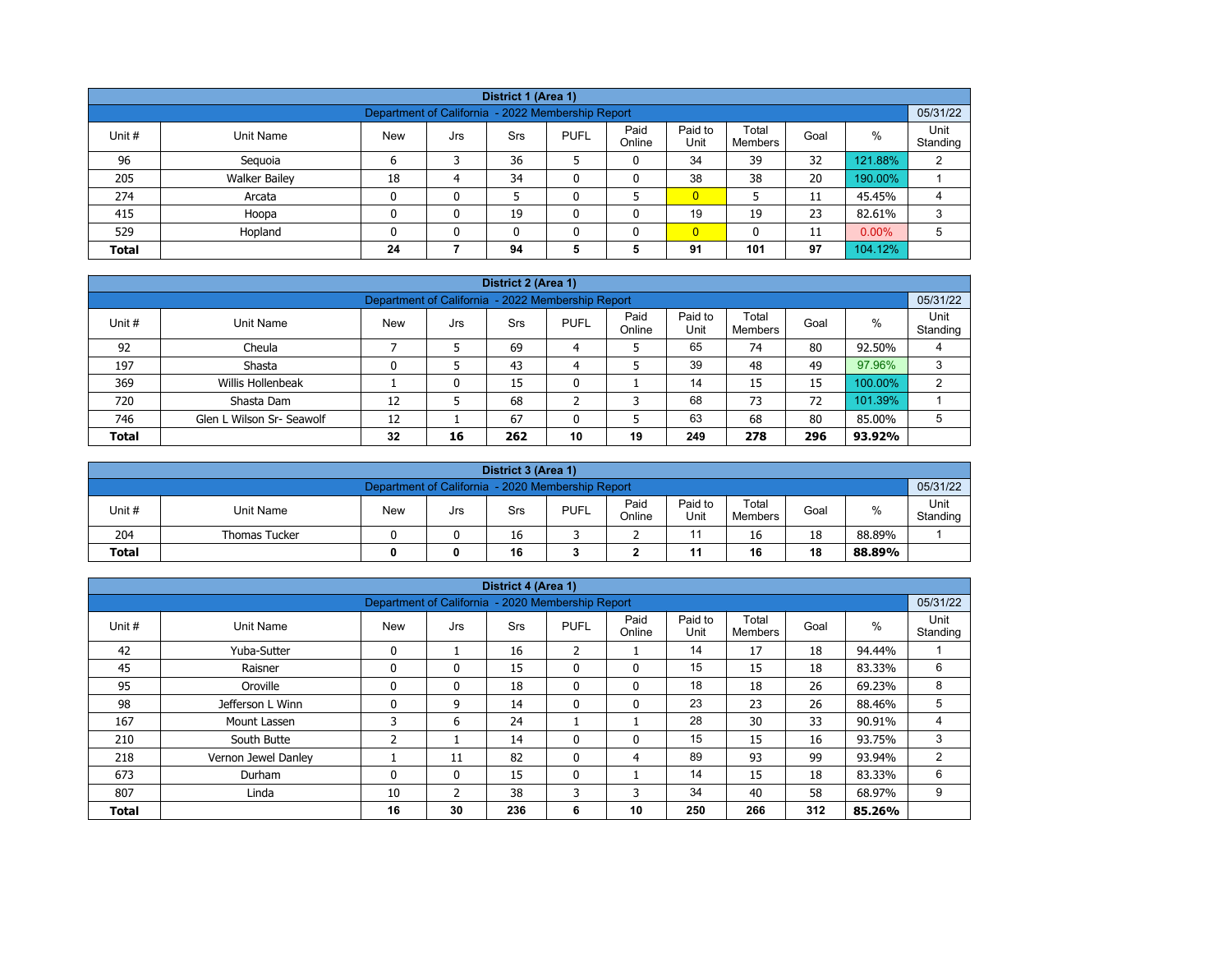| District 5 (Area 1) |                           |                                                   |              |            |                |                |                 |                         |      |         |                  |  |
|---------------------|---------------------------|---------------------------------------------------|--------------|------------|----------------|----------------|-----------------|-------------------------|------|---------|------------------|--|
|                     |                           | Department of California - 2020 Membership Report |              |            |                |                |                 |                         |      |         | 05/31/22         |  |
| Unit #              | Unit Name                 | <b>New</b>                                        | Jrs          | <b>Srs</b> | <b>PUFL</b>    | Paid<br>Online | Paid to<br>Unit | Total<br><b>Members</b> | Goal | $\%$    | Unit<br>Standing |  |
| 21                  | <b>Theodore Roosevelt</b> | 0                                                 | $\mathbf{0}$ | 19         | 3              |                | 15              | 19                      | 63   | 30.16%  | 13               |  |
| 101                 | Benicia                   | 2                                                 | 0            | 16         | 3              | $\overline{2}$ | 11              | 16                      | 10   | 160.00% | $\overline{2}$   |  |
| 111                 | Sotoyome                  |                                                   | $\mathbf{0}$ | 40         | 3              | 3              | 34              | 40                      | 43   | 93.02%  | $\overline{7}$   |  |
| 165                 | Rago-Christopher          | $\Omega$                                          | $\mathbf{0}$ | 20         |                | 4              | 15              | 20                      | 23   | 86.96%  | 9                |  |
| 178                 | Rio Vista                 | 0                                                 | 0            | 15         | 0              | $\overline{2}$ | 13              | 15                      | 14   | 107.14% | 5                |  |
| 179                 | San Anselmo               | 2                                                 | $\mathbf{0}$ | 24         | $\mathbf{0}$   | 3              | 21              | 24                      | 22   | 109.09% | 3                |  |
| 194                 | Tredway                   | 4                                                 | 0            | 17         | $\overline{2}$ | $\mathbf 0$    | 15              | 17                      | 10   | 170.00% | 0                |  |
| 199                 | Saint Helena              |                                                   | 3            | 35         | $\mathbf{0}$   | 3              | 35              | 38                      | 36   | 105.56% | 6                |  |
| 208                 | Dixon                     | 3                                                 | $\mathbf{0}$ | 23         | $\mathbf{0}$   |                | 22              | 23                      | 34   | 67.65%  | 11               |  |
| 293                 | William Russell Ledford   | $\mathbf{0}$                                      | 7            | 29         | 6              | $\mathbf{0}$   | 30              | 36                      | 40   | 90.00%  | 8                |  |
| 437                 | Konocti                   | 2                                                 | $\mathbf{0}$ | 40         | $\overline{2}$ | 5              | 33              | 40                      | 54   | 74.07%  | 10               |  |
| 550                 | Mare Island Navy Yard     | 8                                                 | 0            | 52         | 3              | $\overline{2}$ | 47              | 52                      | 48   | 108.33% | 4                |  |
| Total               |                           | 23                                                | 11           | 341        | 26             | 26             | 300             | 352                     | 407  | 86.49%  |                  |  |

| District 6 (Area 1) |                                                                                                                                                      |    |    |     |              |    |     |     |     |         |   |  |  |  |
|---------------------|------------------------------------------------------------------------------------------------------------------------------------------------------|----|----|-----|--------------|----|-----|-----|-----|---------|---|--|--|--|
|                     | 05/31/22<br>Department of California - 2020 Membership Report                                                                                        |    |    |     |              |    |     |     |     |         |   |  |  |  |
| Unit #              | Paid<br>Paid to<br>Total<br>%<br><b>PUFL</b><br>Goal<br><b>Srs</b><br>Unit Name<br><b>New</b><br>Jrs<br>Unit<br>Standing<br>Online<br><b>Members</b> |    |    |     |              |    |     |     |     |         |   |  |  |  |
| 77                  | Yolo                                                                                                                                                 |    | 6  | 37  | 0            |    | 41  | 43  | 37  | 116.22% | 2 |  |  |  |
| 233                 | Laguna Elk Grove                                                                                                                                     |    | 18 | 65  |              | 16 | 66  | 83  | 74  | 112.16% | 3 |  |  |  |
| 383                 | Fair Oaks                                                                                                                                            | ь  | 11 | 52  |              |    | 60  | 63  | 57  | 110.53% | 4 |  |  |  |
| 521                 | Haggin-Grant                                                                                                                                         | 15 | 15 | 158 | $\mathbf{0}$ |    | 166 | 173 | 148 | 116.89% |   |  |  |  |
| 604                 | Magellan                                                                                                                                             | 0  | 0  | 27  | 10           |    | 16  | 27  | 33  | 81.82%  | 6 |  |  |  |
| 832                 | Charles Eggen                                                                                                                                        |    | 3  | 52  | 4            |    | 49  | 55  | 57  | 96.49%  | 5 |  |  |  |
| <b>Total</b>        |                                                                                                                                                      | 29 | 53 | 391 | 16           | 30 | 398 | 444 | 406 | 109.36% |   |  |  |  |

|                                                                                                                                                            | District 7 (Area 1)                                                            |    |   |     |    |    |     |     |     |         |   |  |  |
|------------------------------------------------------------------------------------------------------------------------------------------------------------|--------------------------------------------------------------------------------|----|---|-----|----|----|-----|-----|-----|---------|---|--|--|
|                                                                                                                                                            | 05/31/22<br>Department of California - 2020 Membership Report                  |    |   |     |    |    |     |     |     |         |   |  |  |
| Paid<br>Paid to<br>Total<br>$\%$<br>Unit #<br><b>New</b><br><b>PUFL</b><br>Unit Name<br><b>Srs</b><br>Goal<br>Jrs<br>Unit<br>Standing<br>Online<br>Members |                                                                                |    |   |     |    |    |     |     |     |         |   |  |  |
| 119                                                                                                                                                        | EL Dorado                                                                      | 0  | 0 | 31  | 4  | 4  | 23  | 31  | 37  | 83.78%  | 6 |  |  |
| 130                                                                                                                                                        | Frank Gallino                                                                  | 8  |   | 41  |    |    | 40  | 43  | 48  | 89.58%  | 5 |  |  |
| 169                                                                                                                                                        | Alyn W Butler                                                                  |    |   | 59  |    |    | 54  | 61  | 61  | 100.00% | 3 |  |  |
| 264                                                                                                                                                        | James E Fowler                                                                 |    | 0 | 11  | 0  |    | 10  | 11  | 10  | 110.00% |   |  |  |
| 587                                                                                                                                                        | Warren Mckeon                                                                  | 11 | 3 | 78  | 4  | 6  | 71  | 81  | 77  | 105.19% | 2 |  |  |
| 795                                                                                                                                                        | 44<br>48<br>100.00%<br>48<br>Stella Van Dyke Johnson<br>48<br>3<br>0<br>0<br>4 |    |   |     |    |    |     |     |     |         |   |  |  |
| <b>Total</b>                                                                                                                                               |                                                                                | 24 |   | 268 | 14 | 19 | 242 | 275 | 281 | 97.86%  |   |  |  |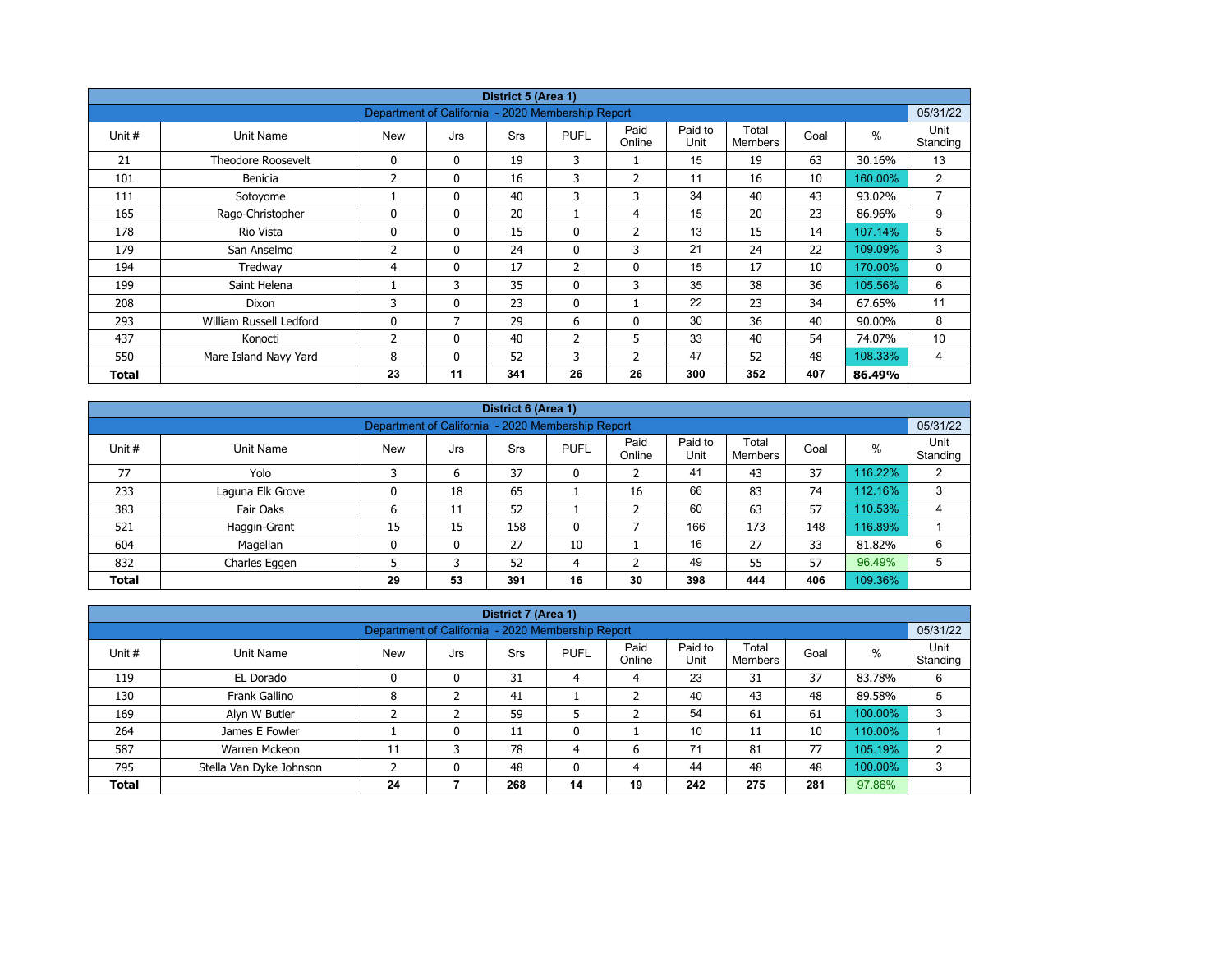| District 8 (Area 2) |                                                                                                                            |  |  |    |  |  |    |    |    |         |  |  |  |  |
|---------------------|----------------------------------------------------------------------------------------------------------------------------|--|--|----|--|--|----|----|----|---------|--|--|--|--|
|                     | 05/31/22<br>Department of California - 2022 Membership Report                                                              |  |  |    |  |  |    |    |    |         |  |  |  |  |
| Unit #              | Paid<br>Paid to<br>Total<br>%<br><b>PUFL</b><br><b>New</b><br>Unit Name<br>Goal<br>Srs<br>Jrs<br>Online<br>Unit<br>Members |  |  |    |  |  |    |    |    |         |  |  |  |  |
|                     | San Francisco                                                                                                              |  |  | 25 |  |  | 26 | 30 | 30 | 100.00% |  |  |  |  |
| <b>Total</b>        | 30<br>25<br>30<br>100.00%<br>26                                                                                            |  |  |    |  |  |    |    |    |         |  |  |  |  |

| District 9 (Area 2)                                                                                                                         |                                                     |  |  |    |  |  |    |    |    |        |  |  |  |  |
|---------------------------------------------------------------------------------------------------------------------------------------------|-----------------------------------------------------|--|--|----|--|--|----|----|----|--------|--|--|--|--|
| Department of California - 2022 Membership Report                                                                                           |                                                     |  |  |    |  |  |    |    |    |        |  |  |  |  |
| Paid<br>Paid to<br>Total<br>Unit #<br><b>PUFL</b><br>%<br><b>New</b><br><b>Unit Name</b><br>Goal<br>Srs<br>Jrs<br>Online<br>Unit<br>Members |                                                     |  |  |    |  |  |    |    |    |        |  |  |  |  |
| 161                                                                                                                                         | Harding-Hola                                        |  |  | 35 |  |  | 35 | 41 | 43 | 95.35% |  |  |  |  |
| 202                                                                                                                                         | 17<br>22<br>43<br>21<br>51.16%<br>Rov Frerichs<br>ົ |  |  |    |  |  |    |    |    |        |  |  |  |  |
| 52<br>86<br>56<br>63<br><b>Total</b><br>73.26%<br>8                                                                                         |                                                     |  |  |    |  |  |    |    |    |        |  |  |  |  |

| District 10 (Area 2)                                                                                                                       |                                               |  |  |    |  |  |    |    |    |        |  |  |  |  |
|--------------------------------------------------------------------------------------------------------------------------------------------|-----------------------------------------------|--|--|----|--|--|----|----|----|--------|--|--|--|--|
| Department of California - 2022 Membership Report<br>05/31/22                                                                              |                                               |  |  |    |  |  |    |    |    |        |  |  |  |  |
| Paid<br>Paid to<br>Total<br>Unit#<br>%<br><b>PUFL</b><br><b>New</b><br>Unit Name<br>Goal<br>Srs<br>Jrs<br>Online<br>Unit<br><b>Members</b> |                                               |  |  |    |  |  |    |    |    |        |  |  |  |  |
| 68                                                                                                                                         | Havward                                       |  |  | 21 |  |  | 21 | 23 | 32 | 71.88% |  |  |  |  |
| 117                                                                                                                                        | 41<br>95.74%<br>42<br>47<br>45<br>San Leandro |  |  |    |  |  |    |    |    |        |  |  |  |  |
| 79<br>62<br>63<br>68<br><b>Total</b><br>86.08%<br>0                                                                                        |                                               |  |  |    |  |  |    |    |    |        |  |  |  |  |

| District 11 (Area 3)                                               |                                                                                                                                                       |    |    |     |        |    |     |     |     |         |   |  |  |  |  |
|--------------------------------------------------------------------|-------------------------------------------------------------------------------------------------------------------------------------------------------|----|----|-----|--------|----|-----|-----|-----|---------|---|--|--|--|--|
|                                                                    | 05/31/22<br>Department of California - 2022 Membership Report                                                                                         |    |    |     |        |    |     |     |     |         |   |  |  |  |  |
| Unit #                                                             | Paid<br>Paid to<br>Total<br>Unit<br>%<br><b>New</b><br><b>PUFL</b><br>Goal<br>Unit Name<br><b>Srs</b><br>Jrs<br>Unit<br>Online<br>Standing<br>Members |    |    |     |        |    |     |     |     |         |   |  |  |  |  |
| 16                                                                 | Karl Ross                                                                                                                                             | 4  | 6  | 73  | 10     | 10 | 59  | 79  | 89  | 88.76%  | 5 |  |  |  |  |
| 22                                                                 | Lodi                                                                                                                                                  | 0  | 0  | 33  | h<br>∠ | 5  | 26  | 33  | 40  | 82.50%  | 6 |  |  |  |  |
| 108                                                                | Amador                                                                                                                                                | 25 | 6  | 93  |        |    | 91  | 99  | 69  | 143.48% |   |  |  |  |  |
| 190                                                                | <b>Clinton Mccausland</b>                                                                                                                             |    | 4  | 22  | 3      |    | 22  | 26  | 27  | 96.30%  | 2 |  |  |  |  |
| 249                                                                | Mcfall-Grisham                                                                                                                                        |    | 9  | 39  | C.     | 9  | 37  | 48  | 64  | 75.00%  |   |  |  |  |  |
| 376                                                                | 64<br>67<br>75<br>58<br>3<br>$\mathbf{0}$<br>89.33%<br>9<br>Calaveras                                                                                 |    |    |     |        |    |     |     |     |         |   |  |  |  |  |
| 43<br>47<br>803<br>40<br>3<br>44<br>93.62%<br>Ed Stewart<br>0<br>4 |                                                                                                                                                       |    |    |     |        |    |     |     |     |         |   |  |  |  |  |
| <b>Total</b>                                                       |                                                                                                                                                       | 33 | 38 | 358 | 19     | 35 | 342 | 396 | 411 | 96.35%  |   |  |  |  |  |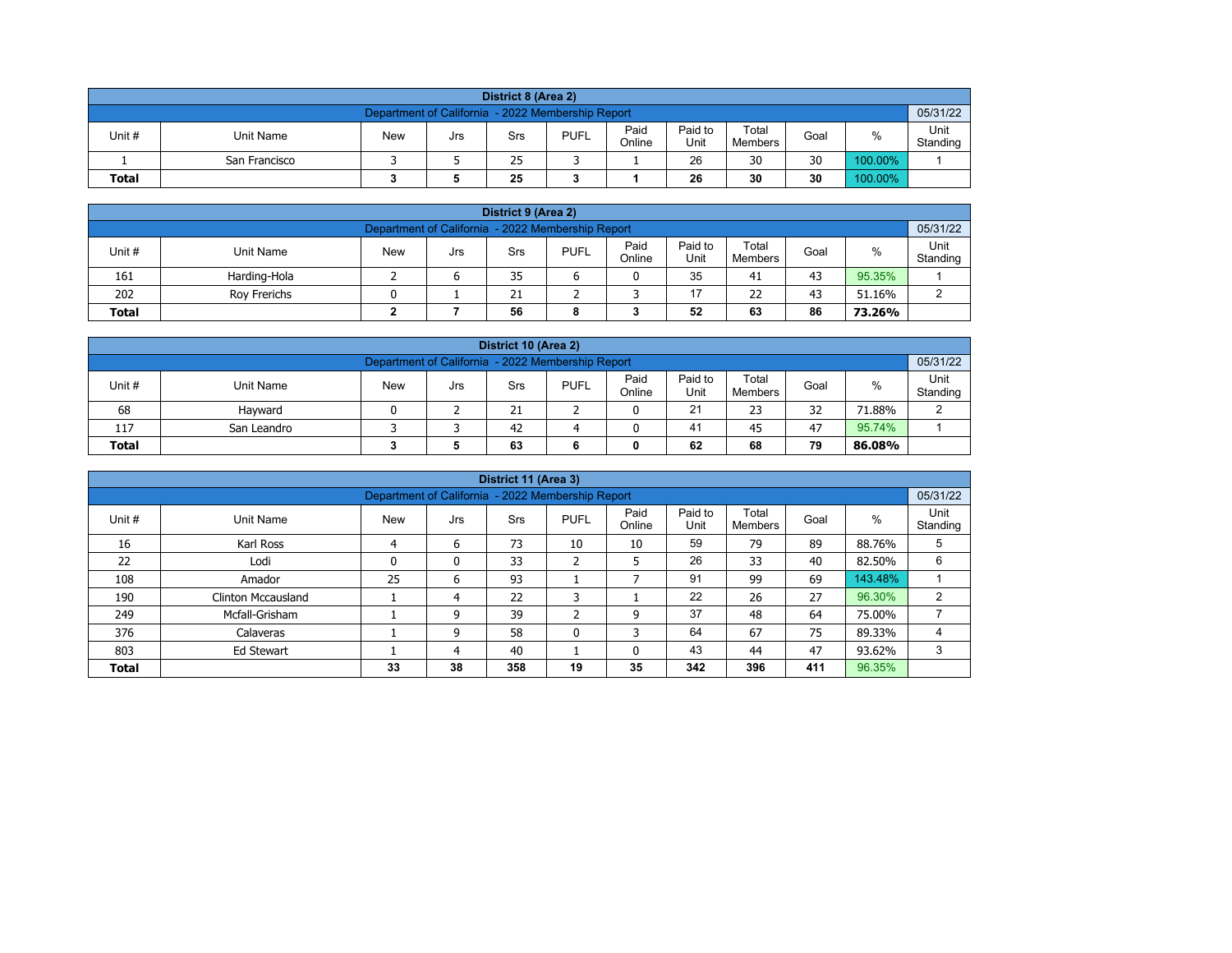|                                                                                         |                   |                                                   |          | District 12 (Area 3) |                |                |                 |                  |      |         |                  |  |  |
|-----------------------------------------------------------------------------------------|-------------------|---------------------------------------------------|----------|----------------------|----------------|----------------|-----------------|------------------|------|---------|------------------|--|--|
|                                                                                         |                   | Department of California - 2022 Membership Report |          |                      |                |                |                 |                  |      |         | 05/31/22         |  |  |
| Unit #                                                                                  | Unit Name         | <b>New</b>                                        | Jrs      | <b>Srs</b>           | <b>PUFL</b>    | Paid<br>Online | Paid to<br>Unit | Total<br>Members | Goal | %       | Unit<br>Standing |  |  |
| 74                                                                                      | Modesto           |                                                   | $\Omega$ | 28                   | ำ<br>∠         | 5              | 21              | 28               | 39   | 71.79%  |                  |  |  |
| 83<br>$\overline{2}$<br>93<br>5<br>16<br>88<br>120<br>86.67%<br>9<br>104<br>Merced<br>4 |                   |                                                   |          |                      |                |                |                 |                  |      |         |                  |  |  |
| 166                                                                                     | James V Pernetti  | 13                                                | 10       | 76                   | $\mathbf 0$    | $\overline{2}$ | 84              | 86               | 72   | 119.44% | 2                |  |  |
| 168                                                                                     | Elijah B Hayes    | 0                                                 | 6        | 24                   |                |                | 28              | 30               | 31   | 96.77%  | 3                |  |  |
| 240                                                                                     | Manuel M Lopes    | 2                                                 |          | 21                   | 0              | 3              | 19              | 22               | 28   | 78.57%  | 5                |  |  |
| 491                                                                                     | Ceres             | 0                                                 | 3        | 10                   | $\overline{2}$ | 0              | 11              | 13               | 18   | 72.22%  | 6                |  |  |
| 17<br>567<br>15<br>18<br>128.57%<br>Mariposa<br>6<br>$\mathbf{0}$<br>14<br>3            |                   |                                                   |          |                      |                |                |                 |                  |      |         |                  |  |  |
| 872                                                                                     | Scranton & Qualle | 0                                                 | C.       | 8                    | $\mathbf{0}$   | 0              | 10              | 10               | 19   | 52.63%  | 8                |  |  |
| <b>Total</b>                                                                            |                   | 27                                                | 41       | 270                  | 7              | 21             | 283             | 311              | 341  | 91.20%  |                  |  |  |

| District 13 (Area 2)                                                                                                                |                                                               |    |              |     |    |    |     |     |     |         |   |  |  |  |  |
|-------------------------------------------------------------------------------------------------------------------------------------|---------------------------------------------------------------|----|--------------|-----|----|----|-----|-----|-----|---------|---|--|--|--|--|
|                                                                                                                                     | 05/31/22<br>Department of California - 2022 Membership Report |    |              |     |    |    |     |     |     |         |   |  |  |  |  |
| Paid<br>Paid to<br>Total<br>%<br>Unit#<br><b>New</b><br><b>PUFL</b><br>Unit Name<br>Goal<br>Srs<br>Jrs<br>Online<br>Unit<br>Members |                                                               |    |              |     |    |    |     |     |     |         |   |  |  |  |  |
| 217                                                                                                                                 | Gilroy                                                        |    | 11           | 41  |    | 0  | 52  | 52  | 50  | 104.00% |   |  |  |  |  |
| 318                                                                                                                                 | <b>Willow Glen</b>                                            |    | 0            | 4   |    | 0  |     | 4   | 12  | 33.33%  | 5 |  |  |  |  |
| 419                                                                                                                                 | Santa Clara                                                   | 11 | 11           | 135 | 13 |    | 128 | 146 | 141 | 103.55% | 2 |  |  |  |  |
| 564                                                                                                                                 | <b>Mission City</b>                                           | Δ  | 6            | 32  | 4  | 4  | 30  | 38  | 47  | 80.85%  | 4 |  |  |  |  |
| 791                                                                                                                                 | Mayfair                                                       |    | $\mathbf{0}$ | 70  |    |    | 56  | 70  | 73  | 95.89%  | 3 |  |  |  |  |
| <b>Total</b>                                                                                                                        |                                                               | 22 | 28           | 282 | 27 | 16 | 267 | 310 | 323 | 95.98%  |   |  |  |  |  |

| District 14 (Area 3) |                       |                                                   |                |                |                |                |                 |                         |      |        |                  |  |  |
|----------------------|-----------------------|---------------------------------------------------|----------------|----------------|----------------|----------------|-----------------|-------------------------|------|--------|------------------|--|--|
|                      |                       | Department of California - 2022 Membership Report |                |                |                |                |                 |                         |      |        | 05/31/22         |  |  |
| Unit #               | Unit Name             | <b>New</b>                                        | Jrs            | <b>Srs</b>     | <b>PUFL</b>    | Paid<br>Online | Paid to<br>Unit | Total<br><b>Members</b> | Goal | %      | Unit<br>Standing |  |  |
| 3                    | Hanford               | $\mathbf{0}$                                      | 15             | 53             | $\overline{2}$ | 2              | 66              | 68                      | 79   | 86.08% | 5                |  |  |
| 4                    | <b>Charlie Waters</b> | 0                                                 | 0              | $\overline{2}$ | 0              | $\overline{2}$ | $\overline{0}$  | 2                       | 18   | 11.11% | 11               |  |  |
| 11                   | Madera                | 0                                                 | 0              | $\overline{2}$ | 2              | $\mathbf 0$    | 4               | $\overline{2}$          | 10   | 20.00% | 10               |  |  |
| 23                   | William Lee Netzer    | 2                                                 | $\overline{2}$ | 14             | $\mathbf{0}$   |                | 15              | 16                      | 17   | 94.12% | 2                |  |  |
| 110                  | <b>Oakhurst</b>       |                                                   | 3              | 30             | 0              | $\overline{2}$ | 31              | 33                      | 42   | 78.57% | 8                |  |  |
| 147                  | Cecil Cox             | 5                                                 | 17             | 77             | 5              |                | 98              | 94                      | 98   | 95.92% |                  |  |  |
| 191                  | Kingsburg             | 2                                                 | 6              | 47             | $\mathbf{0}$   | $\overline{2}$ | 51              | 53                      | 64   | 82.81% | 7                |  |  |
| 346                  | Firebaugh             | 0                                                 | 0              | 8              | 0              | 0              | 8               | 8                       | 11   | 72.73% | 9                |  |  |
| 355                  | Westland              | 0                                                 | $\mathbf{0}$   | 10             | $\mathbf{0}$   | $\mathbf{0}$   | 10              | 10                      | 11   | 90.91% | 4                |  |  |
| 509                  | Fresno Federal        | 10                                                | 4              | 73             | 6              | 10             | 73              | 77                      | 82   | 93.90% | 3                |  |  |
| 511                  | <b>State Center</b>   | $\mathbf{0}$                                      | 7              | 9              | $\mathbf{0}$   | 16             | $\overline{0}$  | 16                      | 19   | 84.21% | 6                |  |  |
| Total                |                       | 20                                                | 54             | 325            | 15             | 36             | 358             | 379                     | 451  | 84.04% |                  |  |  |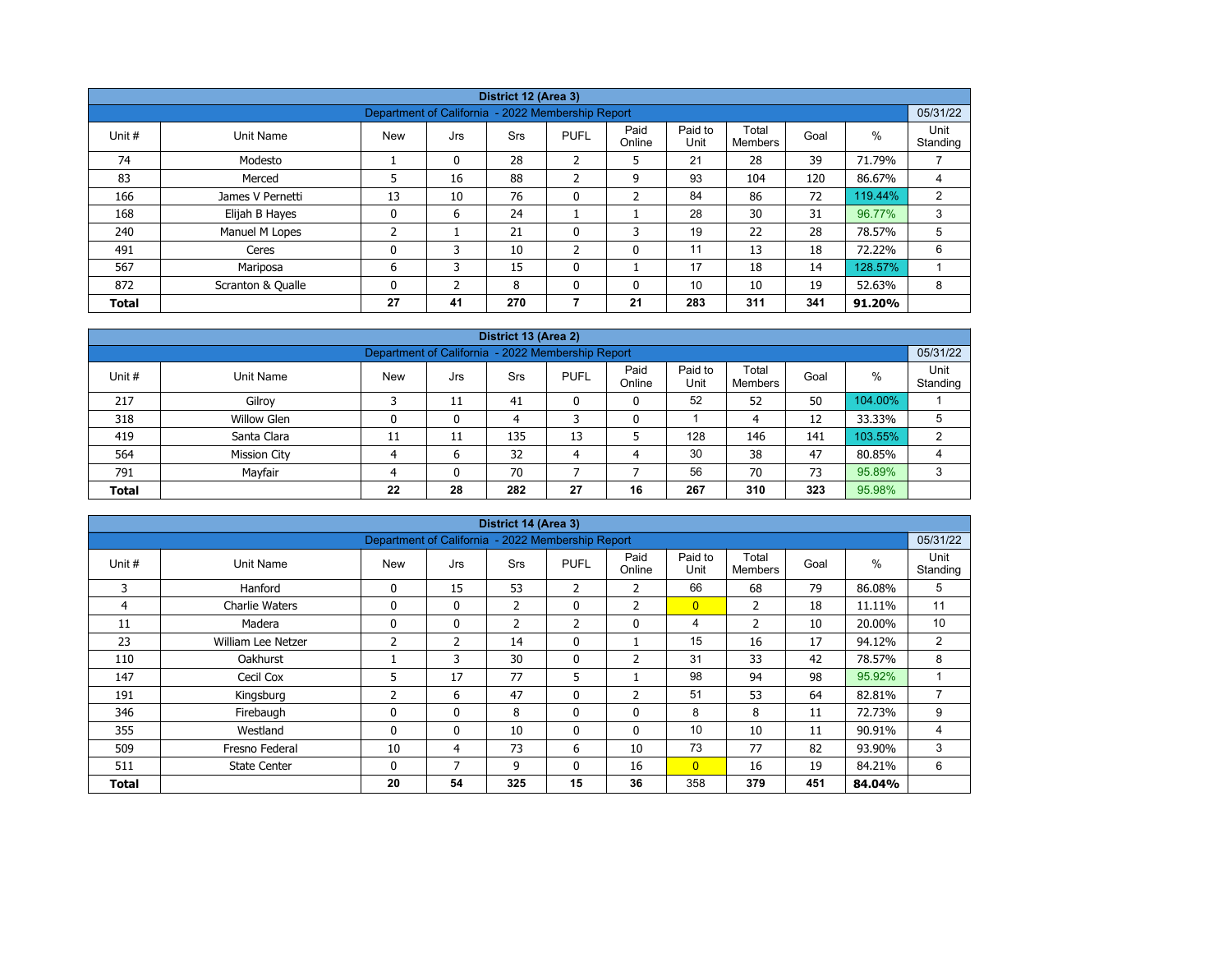| District 15 (Area 3)                                                                         |                                                                                                                                           |                                                   |    |     |         |              |     |     |     |         |          |  |  |  |  |
|----------------------------------------------------------------------------------------------|-------------------------------------------------------------------------------------------------------------------------------------------|---------------------------------------------------|----|-----|---------|--------------|-----|-----|-----|---------|----------|--|--|--|--|
|                                                                                              |                                                                                                                                           | Department of California - 2022 Membership Report |    |     |         |              |     |     |     |         | 05/31/22 |  |  |  |  |
| Unit #                                                                                       | Paid<br>Paid to<br>Total<br>$\%$<br><b>PUFL</b><br>Unit Name<br><b>New</b><br>Srs<br>Goal<br>Jrs<br>Unit<br>Standing<br>Online<br>Members |                                                   |    |     |         |              |     |     |     |         |          |  |  |  |  |
| 20                                                                                           | Porterville                                                                                                                               |                                                   | 10 | 47  | 2       | 3            | 52  | 57  | 55  | 103.64% | 3        |  |  |  |  |
| 26                                                                                           | Bakersfield                                                                                                                               | 4                                                 | 0  | 83  | 5       | ⇁            | 76  | 83  | 89  | 93.26%  | 5        |  |  |  |  |
| 94                                                                                           | Exeter                                                                                                                                    | 0                                                 |    | 28  | 6       | 11           | 12  | 29  | 32  | 90.63%  | 6        |  |  |  |  |
| 124                                                                                          | Merle Reed                                                                                                                                | 16                                                | 14 | 105 | C.<br>∠ | 4            | 113 | 119 | 102 | 116.67% | 2        |  |  |  |  |
| 213                                                                                          | Leslie L Robinson                                                                                                                         | 0                                                 | 4  | 30  | 0       |              | 33  | 34  | 34  | 100.00% | 4        |  |  |  |  |
| 221                                                                                          | Tehachapi                                                                                                                                 | 13                                                | 4  | 45  | 0       | $\mathbf{0}$ | 49  | 49  | 39  | 125.64% |          |  |  |  |  |
| 14<br>16<br>711<br>Kern River Valley<br>$\Omega$<br>14<br>0<br>14<br>87.50%<br>0<br>$\Omega$ |                                                                                                                                           |                                                   |    |     |         |              |     |     |     |         |          |  |  |  |  |
| <b>Total</b>                                                                                 |                                                                                                                                           | 40                                                | 33 | 352 | 15      | 26           | 344 | 385 | 367 | 104.90% |          |  |  |  |  |

| District 16 (Area 6) |                           |                                                   |              |      |                |                |                 |                         |      |         |                  |  |  |
|----------------------|---------------------------|---------------------------------------------------|--------------|------|----------------|----------------|-----------------|-------------------------|------|---------|------------------|--|--|
|                      |                           | Department of California - 2022 Membership Report |              |      |                |                |                 |                         |      |         | 05/31/22         |  |  |
| Unit #               | Unit Name                 | <b>New</b>                                        | Jrs          | Srs  | <b>PUFL</b>    | Paid<br>Online | Paid to<br>Unit | Total<br><b>Members</b> | Goal | %       | Unit<br>Standing |  |  |
| 48                   | Oxnard                    | 0                                                 | 10           | 62   | 3              | 3              | 66              | 72                      | 83   | 86.75%  | 13               |  |  |
| 49                   | Santa Barbara             | 0                                                 | $\mathbf{0}$ | 17   | $\mathbf{0}$   | 4              | 13              | 17                      | 12   | 141.67% | 2                |  |  |
| 50                   | Paso Robles               |                                                   | 1            | 18   | $\mathbf 0$    |                | 18              | 19                      | 19   | 100.00% | 10               |  |  |
| 56                   | Corporal Marshal N Braden | 9                                                 | 10           | 84   |                | 8              | 85              | 94                      | 90   | 104.44% | 9                |  |  |
| 66                   | San Luis Obispo           | 9                                                 | 4            | 64   | $\mathbf{0}$   | 4              | 64              | 68                      | 65   | 104.62% | 8                |  |  |
| 125                  | Vandenberg                | 0                                                 | $\mathbf{0}$ | 35   | 2              | $\overline{2}$ | 31              | 35                      | 38   | 92.11%  | 12               |  |  |
| 136                  | Arroyo Grande             | 13                                                | 1            | 88   | $\overline{2}$ | 8              | 79              | 89                      | 77   | 115.58% | 4                |  |  |
| 211                  | William "Will" Proud      | 12                                                | 3            | 100  | 3              | 7              | 93              | 103                     | 94   | 109.57% | 5                |  |  |
| 339                  | Ventura                   | 0                                                 | 9            | 24   |                |                | 31              | 33                      | 41   | 80.49%  | 14               |  |  |
| 432                  | Cambria                   | 43                                                | 6            | 157  | $\overline{2}$ |                | 160             | 163                     | 128  | 127.34% | 3                |  |  |
| 482                  | Walter "Ski" Gamulski     | 4                                                 | 6            | 51   | $\mathbf{0}$   | $\Omega$       | 57              | 57                      | 54   | 105.56% | $\overline{7}$   |  |  |
| 502                  | Moorpark                  |                                                   | 1            | 24   | $\mathbf{0}$   | $\overline{4}$ | 21              | 25                      | 26   | 96.15%  | 11               |  |  |
| 534                  | Orcutt                    | 23                                                | $\mathbf{0}$ | 54   |                | 5              | 48              | 54                      | 36   | 150.00% | 1                |  |  |
| 741                  | Camarillo                 | 28                                                | 14           | 226  |                | 33             | 206             | 240                     | 225  | 106.67% | 6                |  |  |
| <b>Total</b>         |                           | 143                                               | 65           | 1004 | 16             | 81             | 972             | 1069                    | 988  | 108.20% |                  |  |  |

| District 17 (Area 4)                                                                                                                             |                            |  |   |    |  |   |    |    |    |         |   |  |  |  |
|--------------------------------------------------------------------------------------------------------------------------------------------------|----------------------------|--|---|----|--|---|----|----|----|---------|---|--|--|--|
| 05/31/22<br>Department of California - 2022 Membership Report                                                                                    |                            |  |   |    |  |   |    |    |    |         |   |  |  |  |
| Paid to<br>Paid<br>Total<br><b>PUFL</b><br>Unit #<br><b>New</b><br>%<br>Goal<br>Unit Name<br>Srs<br>Jrs<br>Unit<br>Standing<br>Online<br>Members |                            |  |   |    |  |   |    |    |    |         |   |  |  |  |
| 302                                                                                                                                              | Allied                     |  | 8 | 52 |  | 0 | 60 | 60 | 52 | 115.38% | ົ |  |  |  |
| 309                                                                                                                                              | Los Angeles Sheriff's Star |  |   | 30 |  |   | 32 | 33 | 31 | 106.45% | 3 |  |  |  |
| 143.75%<br>68<br>628<br>69<br>24<br>35<br>34<br>48<br>Chinatown                                                                                  |                            |  |   |    |  |   |    |    |    |         |   |  |  |  |
| 160<br>123.66%<br>116<br>162<br>30<br>131<br>46<br><b>Total</b><br>◠<br>0<br>∠                                                                   |                            |  |   |    |  |   |    |    |    |         |   |  |  |  |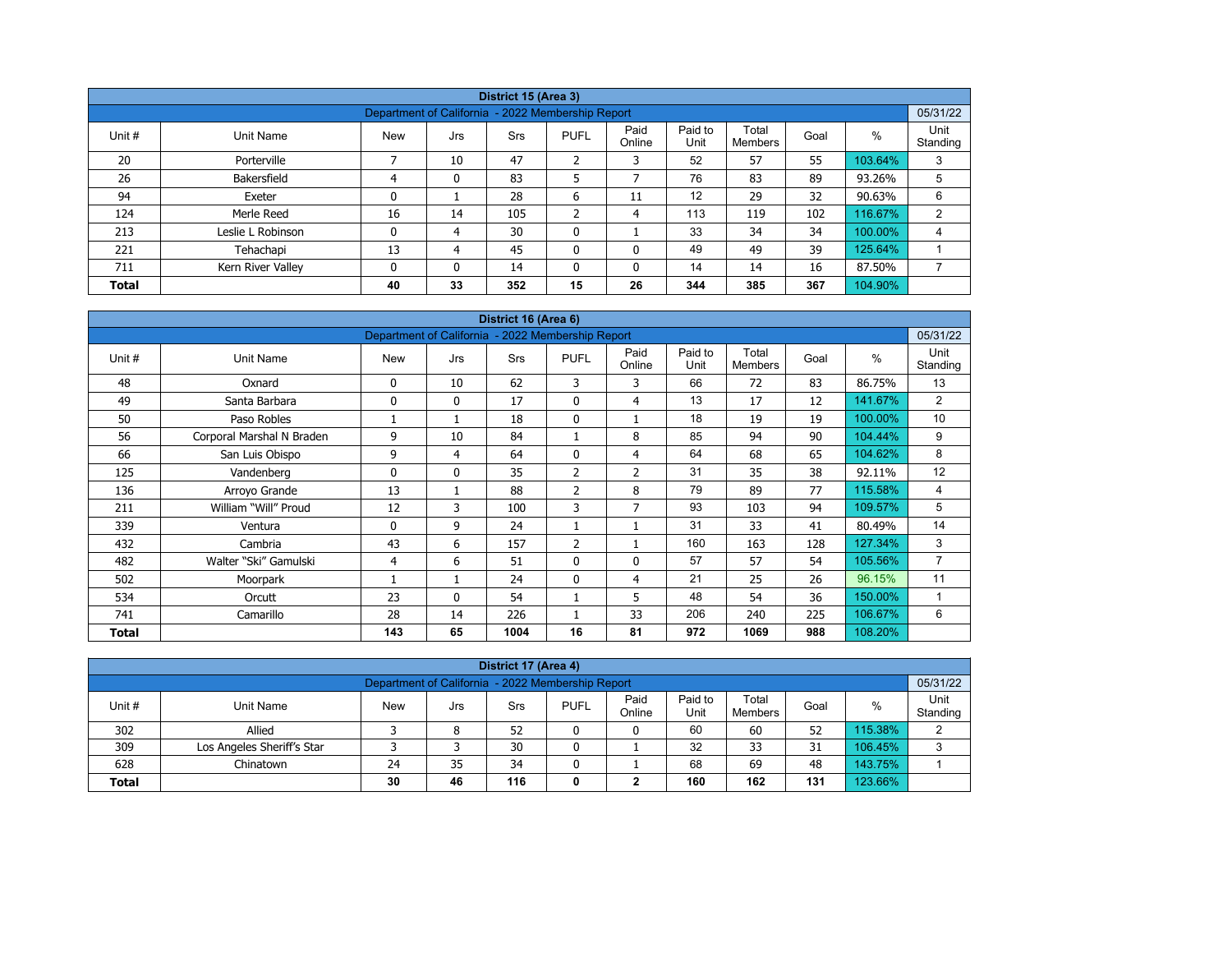| District 18 (Area 6) |                       |                                                   |              |            |                |                |                 |                         |      |         |                  |  |  |
|----------------------|-----------------------|---------------------------------------------------|--------------|------------|----------------|----------------|-----------------|-------------------------|------|---------|------------------|--|--|
|                      |                       | Department of California - 2022 Membership Report |              |            |                |                |                 |                         |      |         | 05/31/22         |  |  |
| Unit #               | Unit Name             | <b>New</b>                                        | Jrs          | <b>Srs</b> | <b>PUFL</b>    | Paid<br>Online | Paid to<br>Unit | Total<br><b>Members</b> | Goal | $\%$    | Unit<br>Standing |  |  |
| 13                   | Pasadena              | 0                                                 | 14           | 37         | $\overline{2}$ | 3              | 46              | 51                      | 53   | 96.23%  | $\overline{7}$   |  |  |
| 30                   | Pomoma Charles P Rowe | 5                                                 | 3            | 38         | $\overline{2}$ |                | 38              | 41                      | 60   | 68.33%  | 11               |  |  |
| 75                   | La Puente             | 0                                                 | $\mathbf{0}$ | 7          | 4              | 3              | $\overline{0}$  | 7                       | 34   | 20.59%  | 12               |  |  |
| 139                  | Alhambra              | 3                                                 | 5            | 55         | 5              | 7              | 48              | 60                      | 58   | 103.45% | 4                |  |  |
| 180                  | Canyon City           | 8                                                 | 7            | 50         | $\overline{4}$ | 8              | 45              | 57                      | 45   | 126.67% | $\overline{A}$   |  |  |
| 241                  | Abraham Lincoln       | 6                                                 | $\mathbf{0}$ | 23         | 2              | $\overline{2}$ | 19              | 23                      | 23   | 100.00% | 5                |  |  |
| 261                  | El Monte              | 0                                                 | 15           | 23         | $\mathbf 0$    |                | 37              | 38                      | 44   | 86.36%  | 9                |  |  |
| 280                  | East Pasadena         | 2                                                 |              | 55         | 5              | 5              | 46              | 56                      | 58   | 96.55%  | 6                |  |  |
| 397                  | Monterey Park         | 0                                                 | 3            | 14         | $\mathbf{0}$   | 17             | $\overline{0}$  | 17                      | 14   | 121.43% | $\overline{2}$   |  |  |
| 755                  | <b>Charter Cove</b>   | 4                                                 | 13           | 84         | $\overline{2}$ | 8              | 87              | 97                      | 119  | 81.51%  | 10               |  |  |
| 790                  | <b>West Covina</b>    | 12                                                | 6            | 63         | $\overline{2}$ | 6              | 61              | 69                      | 57   | 121.05% | 3                |  |  |
| 830                  | Duarte                | 3                                                 | 37           | 85         | 13             |                | 108             | 122                     | 141  | 86.52%  | 8                |  |  |
| Total                |                       | 43                                                | 104          | 534        | 41             | 62             | 535             | 638                     | 706  | 90.37%  |                  |  |  |

| District 19 (Area 4) |                   |                                                   |              |     |                |                |                 |                         |      |               |                  |  |  |
|----------------------|-------------------|---------------------------------------------------|--------------|-----|----------------|----------------|-----------------|-------------------------|------|---------------|------------------|--|--|
|                      |                   | Department of California - 2022 Membership Report |              |     |                |                |                 |                         |      |               | 05/31/22         |  |  |
| Unit #               | Unit Name         | <b>New</b>                                        | Jrs          | Srs | <b>PUFL</b>    | Paid<br>Online | Paid to<br>Unit | Total<br><b>Members</b> | Goal | $\frac{0}{0}$ | Unit<br>Standing |  |  |
| 134                  | City of Paramount | 9                                                 | $\mathbf 0$  | 12  | 1              | 0              | 11              | 12                      | 22   | 54.55%        | 13               |  |  |
| 170                  | Bert S Crossland  | 0                                                 | 5            | 23  | $\overline{2}$ |                | 25              | 28                      | 26   | 107.69%       | $\mathbf{1}$     |  |  |
| 184                  | South Bay         | 17                                                | 4            | 111 | 5              | 26             | 84              | 115                     | 124  | 92.74%        | 6                |  |  |
| 270                  | Downey            | 0                                                 | $\mathbf{0}$ | 10  | $\overline{2}$ | 0              | 8               | 10                      | 12   | 83.33%        | 10               |  |  |
| 272                  | Montebello        | 13                                                | $\mathbf{0}$ | 97  | $\overline{2}$ | 13             | 82              | 97                      | 94   | 103.19%       | 2                |  |  |
| 314                  | Hawthorne         |                                                   | 5            | 68  | 14             | 6              | 53              | 73                      | 81   | 90.12%        | 8                |  |  |
| 341                  | Leland A Cupp     | 4                                                 | 5            | 47  | $\mathbf{0}$   | $\overline{7}$ | 45              | 52                      | 53   | 98.11%        | 4                |  |  |
| 352                  | Gilbert W Lindsay | 0                                                 | $\mathbf{0}$ | 3   |                | $\overline{2}$ | $\overline{0}$  | 3                       | 10   | 30.00%        | 14               |  |  |
| 359                  | <b>Norwalk</b>    | 11                                                | 13           | 120 | 5              | 6              | 122             | 133                     | 147  | 90.48%        | $\overline{7}$   |  |  |
| 411                  | Rivera            | 11                                                | 5            | 43  |                | 6              | 41              | 48                      | 51   | 94.12%        | 5                |  |  |
| 465                  | Clyde F Hager     |                                                   | 4            | 7   |                | $\mathbf 0$    | 10              | 11                      | 14   | 78.57%        | 11               |  |  |
| 496                  | Lakewood          | 20                                                | 14           | 243 | 7              | 8              | 242             | 257                     | 288  | 89.24%        | 9                |  |  |
| 723                  | Hollydale         |                                                   | 1            | 20  |                | 3              | 17              | 21                      | 21   | 100.00%       | 3                |  |  |
| 833                  | Lincoln Village   | 0                                                 | 2            | 22  |                | 20             | 3               | 24                      | 36   | 66.67%        | 12               |  |  |
| Total                |                   | 88                                                | 58           | 826 | 43             | 98             | 743             | 884                     | 979  | 90.30%        |                  |  |  |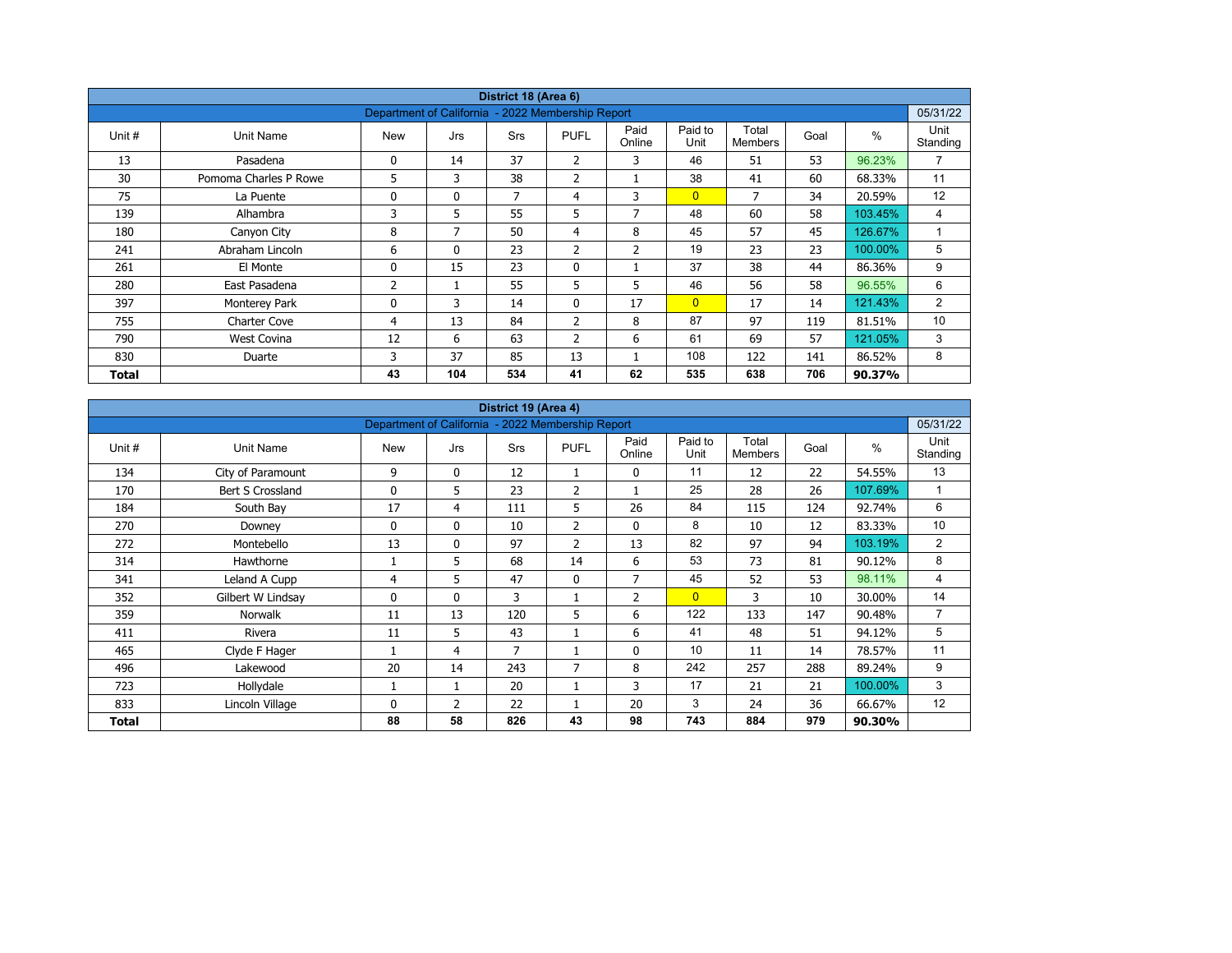| District 20 (Area 6) |                 |                                                   |     |            |              |                |                 |                  |      |         |                  |  |  |  |
|----------------------|-----------------|---------------------------------------------------|-----|------------|--------------|----------------|-----------------|------------------|------|---------|------------------|--|--|--|
|                      |                 | Department of California - 2022 Membership Report |     |            |              |                |                 |                  |      |         | 05/31/22         |  |  |  |
| Unit #               | Unit Name       | <b>New</b>                                        | Jrs | <b>Srs</b> | <b>PUFL</b>  | Paid<br>Online | Paid to<br>Unit | Total<br>Members | Goal | %       | Unit<br>Standing |  |  |  |
| 176                  | San Fernando    |                                                   | 2   | 62         | 7            | 6              | 51              | 64               | 61   | 104.92% | 3                |  |  |  |
| 311                  | Antelope Valley | ∍                                                 | 12  | 76         | 8            | 10             | 70              | 88               | 104  | 84.62%  | 6                |  |  |  |
| 348                  | Palmdale        |                                                   | 0   | 36         | 5            | $\overline{2}$ | 29              | 36               | 44   | 81.82%  |                  |  |  |  |
| 377                  | Sunland-Tujunga | 17                                                | 3   | 55         |              | 5              | 52              | 58               | 35   | 165.71% |                  |  |  |  |
| 507                  | Newhall-Saugus  |                                                   | 2   | 63         |              | 11             | 53              | 65               | 66   | 98.48%  | 4                |  |  |  |
| 520                  | Sun Valley      | ⇁                                                 |     | 43         |              | 5              | 40              | 46               | 51   | 90.20%  | 5                |  |  |  |
| 817                  | Panorama City   | 6                                                 | 0   | 45         | $\mathbf{0}$ |                | 44              | 45               | 42   | 107.14% | 2                |  |  |  |
| <b>Total</b>         |                 | 39                                                | 22  | 380        | 23           | 40             | 339             | 402              | 403  | 99.75%  |                  |  |  |  |

| District 21 (Area 5) |                          |                                                   |              |            |                |                |                 |                         |      |         |                  |  |  |
|----------------------|--------------------------|---------------------------------------------------|--------------|------------|----------------|----------------|-----------------|-------------------------|------|---------|------------------|--|--|
|                      |                          | Department of California - 2022 Membership Report |              |            |                |                |                 |                         |      |         | 05/31/22         |  |  |
| Unit #               | Unit Name                | <b>New</b>                                        | Jrs          | <b>Srs</b> | <b>PUFL</b>    | Paid<br>Online | Paid to<br>Unit | Total<br><b>Members</b> | Goal | %       | Unit<br>Standing |  |  |
| 53                   | Harold W Hyland          | 16                                                | 6            | 81         | 8              | 7              | 72              | 87                      | 89   | 97.75%  | 10 <sup>10</sup> |  |  |
| 79                   | Riverside                | 14                                                | 15           | 77         | 2              | 14             | 76              | 92                      | 100  | 92.00%  | 12               |  |  |
| 200                  | Lynn Mort                | 19                                                |              | 75         | 4              | 10             | 62              | 76                      | 74   | 102.70% | 9                |  |  |
| 289                  | Carl R Meairs            | 18                                                | 10           | 127        | $\overline{2}$ | 18             | 117             | 137                     | 149  | 91.95%  | 13               |  |  |
| 328                  | Norco                    | 61                                                | 13           | 218        | $\mathbf{1}$   | 29             | 201             | 231                     | 200  | 115.50% | 4                |  |  |
| 428                  | San Gorgonio Pass        | 14                                                | $\mathbf{0}$ | 33         |                | 3              | 29              | 33                      | 16   | 206.25% | 1                |  |  |
| 500                  | Mira Loma                | 5                                                 | 7            | 47         | 3              | 3              | 48              | 54                      | 56   | 96.43%  | 11               |  |  |
| 519                  | Owen Coffman             | 63                                                | 54           | 305        | 5              | 32             | 322             | 359                     | 327  | 109.79% | 5                |  |  |
| 574                  | <b>Morrison Memorial</b> | 6                                                 | $\mathbf{1}$ | 54         | $\mathbf 0$    | 13             | 42              | 55                      | 51   | 107.84% | $\overline{7}$   |  |  |
| 595                  | Perris                   | 14                                                | 3            | 60         | 5              | 8              | 50              | 63                      | 54   | 116.67% | 3                |  |  |
| 739                  | Herman Granados          | 13                                                | 4            | 64         | 4              | 6              | 58              | 68                      | 64   | 106.25% | 8                |  |  |
| 742                  | Joe Dominguez            | 6                                                 | 4            | 74         | $\mathbf 0$    | 34             | 44              | 78                      | 72   | 108.33% | 6                |  |  |
| 800                  | Idyllwild                | 4                                                 | 3            | 102        | 1              | 8              | 96              | 105                     | 117  | 89.74%  | 14               |  |  |
| 848                  | San Jacinto              | 8                                                 | 5            | 79         | $\mathbf{0}$   | 6              | 78              | 84                      | 98   | 85.71%  | 15               |  |  |
| 852                  | Temecula-Murrieta Valley | $\overline{2}$                                    | 2            | 15         | $\mathbf 0$    | 3              | 14              | 17                      | 10   | 170.00% | $\overline{2}$   |  |  |
| 951                  | Fellowship               | $\Omega$                                          |              | 8          | $\mathbf{0}$   | 9              | $\overline{0}$  | 9                       | 17   | 52.94%  | 16               |  |  |
| <b>Total</b>         |                          | 263                                               | 129          | 1419       | 36             | 203            | 1309            | 1548                    | 1494 | 103.61% |                  |  |  |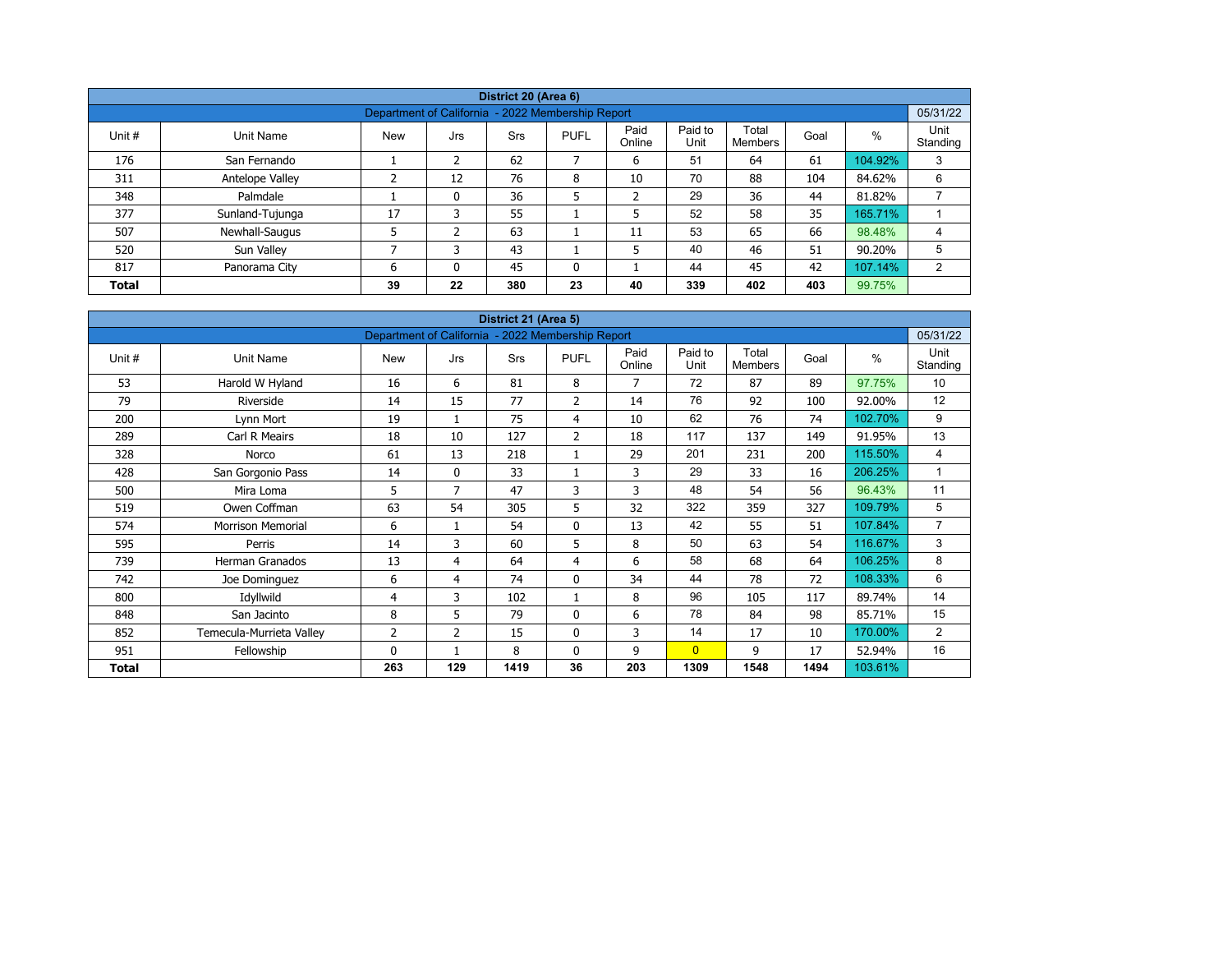| District 22 (Area 5) |                          |                                                   |                |      |                |                |                 |                         |      |         |                  |  |  |
|----------------------|--------------------------|---------------------------------------------------|----------------|------|----------------|----------------|-----------------|-------------------------|------|---------|------------------|--|--|
|                      |                          | Department of California - 2022 Membership Report |                |      |                |                |                 |                         |      |         | 05/31/22         |  |  |
| Unit#                | <b>Unit Name</b>         | <b>New</b>                                        | Jrs            | Srs  | <b>PUFL</b>    | Paid<br>Online | Paid to<br>Unit | Total<br><b>Members</b> | Goal | $\%$    | Unit<br>Standing |  |  |
| 146                  | Oceanside                | 0                                                 | 3              | 19   | $\mathbf{1}$   | 2              | 19              | 22                      | 21   | 104.76% | 3                |  |  |
| 149                  | JB Clark                 | $\overline{7}$                                    | $\mathbf{1}$   | 80   | 8              | 18             | 55              | 81                      | 97   | 83.51%  | 13               |  |  |
| 201                  | Dewitt C Mitchell        | 0                                                 | $\mathbf{0}$   | 18   | $\mathbf{0}$   | $\overline{2}$ | 16              | 18                      | 15   | 120.00% | $\mathbf{1}$     |  |  |
| 255                  | Larry E Bennett          | 10                                                | 29             | 137  | 15             | 11             | 140             | 166                     | 169  | 98.22%  | 8                |  |  |
| 258                  | Alpine                   | 1                                                 | 5              | 37   | 3              | 6              | 33              | 42                      | 52   | 80.77%  | 15               |  |  |
| 282                  | La Mesa                  | 6                                                 | $\overline{2}$ | 97   | 17             | $\overline{4}$ | 78              | 99                      | 111  | 89.19%  | 11               |  |  |
| 303                  | El Cajon                 | 0                                                 | 0              | 9    | $\mathbf 0$    | $\overline{2}$ | $\overline{7}$  | 9                       | 14   | 64.29%  | 17               |  |  |
| 310                  | Lakiba N. Palmer         | $\overline{7}$                                    | 6              | 122  | 9              | 14             | 105             | 128                     | 123  | 104.07% | $\overline{4}$   |  |  |
| 364                  | Santee                   | 0                                                 | 0              | 14   | $\mathbf 0$    | 14             | $\overline{0}$  | 14                      | 21   | 66.67%  | 17               |  |  |
| 365                  | Alvin Myo Dunn           | $\overline{2}$                                    | 3              | 73   | 3              | 12             | 61              | 76                      | 79   | 96.20%  | 9                |  |  |
| 416                  | San Dieguito             | 0                                                 | $\mathbf{0}$   | 23   | 8              | 15             | $\overline{0}$  | 23                      | 29   | 79.31%  | 16               |  |  |
| 434                  | Chula Vista              | 10                                                | $\overline{2}$ | 172  | 15             | 11             | 148             | 174                     | 197  | 88.32%  | 12               |  |  |
| 460                  | Albert J Hickman         | 0                                                 | 6              | 101  | 8              | 8              | 91              | 107                     | 118  | 90.68%  | 10               |  |  |
| 468                  | Lincoln Deming           | 13                                                | 10             | 120  | 6              | 21             | 103             | 130                     | 131  | 99.24%  | $\overline{7}$   |  |  |
| 552                  | Pacific Beach            | 8                                                 | 3              | 58   | 3              | 3              | 55              | 61                      | 56   | 108.93% | $\overline{2}$   |  |  |
| 619                  | Sgt Allan K Walker, USMC | 0                                                 | 0              | 6    | $\mathbf 0$    | 0              | 6               | 6                       | 17   | 35.29%  | 19               |  |  |
| 731                  | Larry E Holmberg         | 0                                                 | 2              | 15   | $\overline{2}$ | $\mathbf{1}$   | 14              | 17                      | 21   | 80.95%  | 14               |  |  |
| 820                  | Imperial Beach           | 13                                                | 3              | 100  | 5              | 8              | 90              | 103                     | 102  | 100.98% | 6                |  |  |
| 853                  | <b>Borrego Springs</b>   | 16                                                | $\mathbf{1}$   | 131  | 8              | 11             | 113             | 132                     | 130  | 101.54% | 5                |  |  |
| <b>Total</b>         |                          | 93                                                | 76             | 1332 | 111            | 163            | 1134            | 1408                    | 1503 | 93.68%  |                  |  |  |

| District 23 (Area 4)                                                       |                                                               |            |     |     |             |                |                 |                         |      |         |                  |  |  |  |
|----------------------------------------------------------------------------|---------------------------------------------------------------|------------|-----|-----|-------------|----------------|-----------------|-------------------------|------|---------|------------------|--|--|--|
|                                                                            | 05/31/22<br>Department of California - 2022 Membership Report |            |     |     |             |                |                 |                         |      |         |                  |  |  |  |
| Unit#                                                                      | Unit Name                                                     | <b>New</b> | Jrs | Srs | <b>PUFL</b> | Paid<br>Online | Paid to<br>Unit | Total<br><b>Members</b> | Goal | %       | Unit<br>Standing |  |  |  |
| 228                                                                        | Benj J Bowie                                                  |            | 19  | 34  |             |                | 50              | 53                      | 53   | 100.00% | 3                |  |  |  |
| 252                                                                        | Jackie Robinson                                               | 6          | 28  | 204 | ь           | 15             | 212             | 232                     | 265  | 87.55%  | 4                |  |  |  |
| 578                                                                        | Chappie James                                                 |            |     | 80  | ∍           | 4              | 79              | 85                      | 81   | 104.94% | 2                |  |  |  |
| 639                                                                        | Dorie Miller                                                  |            | 23  | 44  | ╮           |                | 64              | 67                      | 61   | 109.84% |                  |  |  |  |
| 12<br>12<br>13<br>86.67%<br>784<br>15<br>Sammy Davis Jr                    |                                                               |            |     |     |             |                |                 |                         |      |         |                  |  |  |  |
| 76<br>374<br>475<br>22<br>417<br>450<br>15<br>11<br><b>Total</b><br>94.74% |                                                               |            |     |     |             |                |                 |                         |      |         |                  |  |  |  |

| District 24 (Area 6)                                                                                                                      |                                                               |    |    |     |    |    |     |     |     |         |   |  |  |  |
|-------------------------------------------------------------------------------------------------------------------------------------------|---------------------------------------------------------------|----|----|-----|----|----|-----|-----|-----|---------|---|--|--|--|
|                                                                                                                                           | Department of California - 2022 Membership Report<br>05/31/22 |    |    |     |    |    |     |     |     |         |   |  |  |  |
| Paid<br>Paid to<br>Total<br><b>PUFL</b><br>%<br>Unit #<br>Goal<br>Unit Name<br>Srs<br>New<br>Jrs<br>Unit<br>Standing<br>Online<br>Members |                                                               |    |    |     |    |    |     |     |     |         |   |  |  |  |
| 43                                                                                                                                        | Hollywood                                                     | 23 |    | 119 |    | 31 | 91  | 123 | 104 | 118.27% | C |  |  |  |
| 46                                                                                                                                        | Community                                                     |    |    | 55  | a  | 4  | 47  | 60  | 41  | 146.34% |   |  |  |  |
| 283                                                                                                                                       | Palisades                                                     |    | 29 | 156 | 13 |    | 166 | 185 | 189 | 97.88%  | 2 |  |  |  |
| 38<br>330<br>304<br>368<br>110.18%<br>23<br>334<br>41<br>41<br><b>Total</b>                                                               |                                                               |    |    |     |    |    |     |     |     |         |   |  |  |  |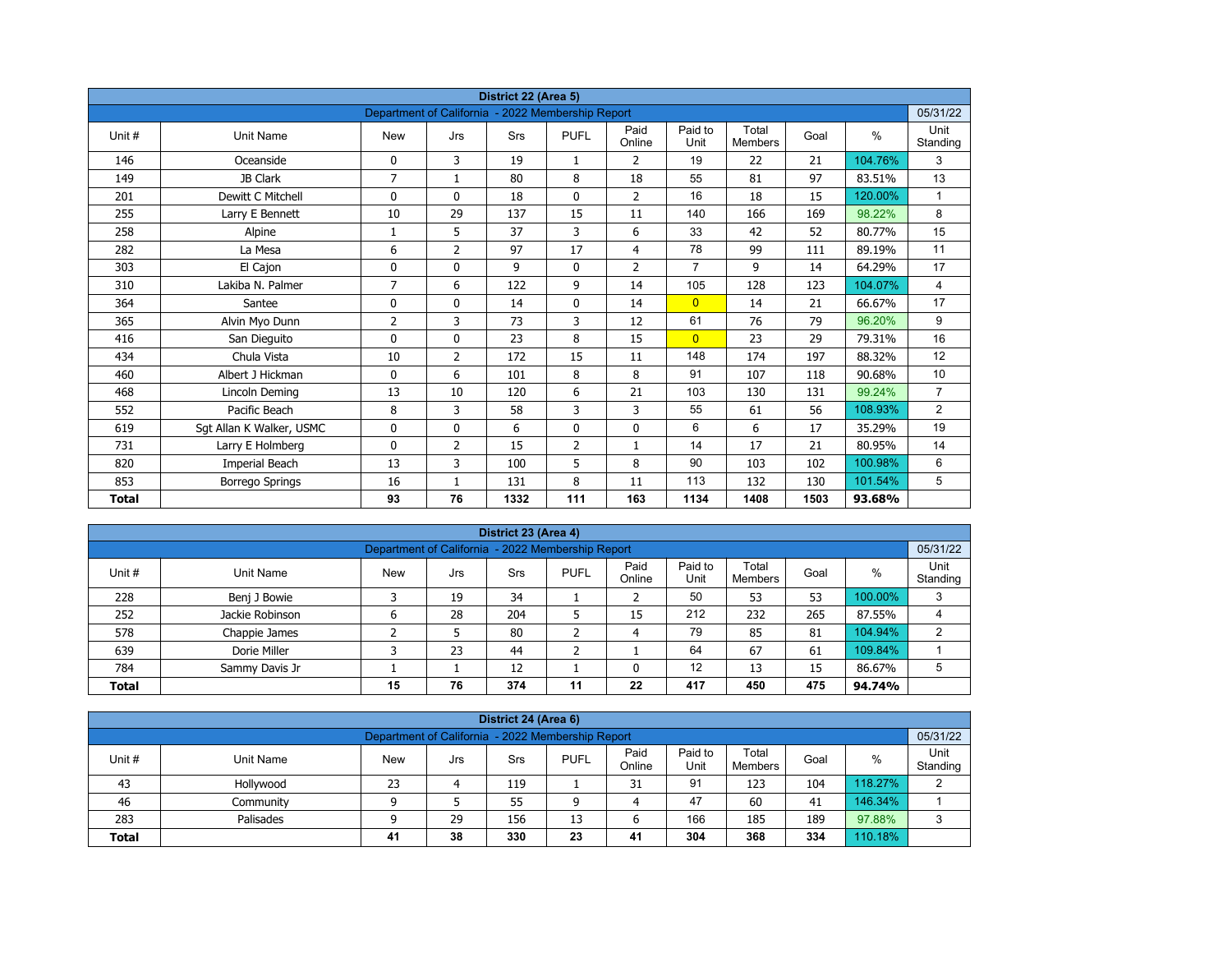| District 25 (Area 5)<br>Department of California - 2022 Membership Report |                                 |              |                |            |                |                |                 |                         |      |         |                  |  |  |
|---------------------------------------------------------------------------|---------------------------------|--------------|----------------|------------|----------------|----------------|-----------------|-------------------------|------|---------|------------------|--|--|
|                                                                           |                                 |              |                |            |                |                |                 |                         |      |         | 05/31/22         |  |  |
| Unit #                                                                    | Unit Name                       | <b>New</b>   | Jrs            | <b>Srs</b> | <b>PUFL</b>    | Paid<br>Online | Paid to<br>Unit | Total<br><b>Members</b> | Goal | $\%$    | Unit<br>Standing |  |  |
| 14                                                                        | San Bernardino                  | $\mathbf{1}$ | 4              | 39         | $\overline{2}$ | $\overline{2}$ | 39              | 43                      | 42   | 102.38% | 5                |  |  |
| 106                                                                       | Redlands                        | 22           | 9              | 170        | 5              | 22             | 152             | 179                     | 176  | 101.70% | 6                |  |  |
| 112                                                                       | Ontario                         | 8            | $\Omega$       | 65         | $\mathbf 0$    | $\overline{4}$ | 61              | 65                      | 69   | 94.20%  | 13               |  |  |
| 155                                                                       | Colton                          | 6            | 13             | 57         | $\overline{2}$ | $\overline{7}$ | 61              | 70                      | 73   | 95.89%  | 10               |  |  |
| 229                                                                       | Leo Collins                     | 10           | 8              | 42         | $\mathbf{1}$   | 5              | 44              | 50                      | 56   | 89.29%  | 17               |  |  |
| 256                                                                       | <b>Apple Valley</b>             | 2            | $\mathbf{1}$   | 31         | $\mathbf{0}$   | $\mathbf{1}$   | 31              | 32                      | 31   | 103.23% | $\overline{4}$   |  |  |
| 262                                                                       | Fontana                         | 10           | 12             | 80         | $\mathbf{1}$   | 11             | 80              | 92                      | 84   | 109.52% | $\mathbf{1}$     |  |  |
| 299                                                                       | Chino                           | 29           | 5              | 167        | $\overline{7}$ | 15             | 150             | 172                     | 160  | 107.50% | $\overline{2}$   |  |  |
| 324                                                                       | <b>Richard Arnold Griffith</b>  | 8            | 9              | 47         | 5              | 5              | 46              | 56                      | 53   | 105.66% | 3                |  |  |
| 421                                                                       | Highland                        | 32           | 25             | 241        | 4              | 23             | 239             | 266                     | 264  | 100.76% | 8                |  |  |
| 422                                                                       | Robert Allen Romo               | 14           | 14             | 111        | $\mathbf{0}$   | 16             | 109             | 125                     | 124  | 100.81% | $\overline{7}$   |  |  |
| 426                                                                       | Yucaipa Valley                  | 4            | $\Omega$       | 27         | $\mathbf{1}$   | $\mathbf{1}$   | 25              | 27                      | 36   | 75.00%  | 18               |  |  |
| 466                                                                       | Paul F Diekmann                 | 12           | $\overline{2}$ | 136        | $\mathbf{1}$   | 8              | 129             | 138                     | 150  | 92.00%  | 15               |  |  |
| 497                                                                       | Bloomington                     | 4            | 0              | 30         | $\mathbf{1}$   | $\mathbf 0$    | 29              | 30                      | 30   | 100.00% | 9                |  |  |
| 584                                                                       | Big Bear Lake/ Sgt Mjr Al Woody | 12           | $\mathbf{0}$   | 88         | 5              | 10             | 73              | 88                      | 97   | 90.72%  | 16               |  |  |
| 650                                                                       | Philip Marmolejo                | 11           | 10             | 80         | $\mathbf{1}$   | 0              | 89              | 90                      | 94   | 95.74%  | 11               |  |  |
| 710                                                                       | <b>Guy Wynton Morris</b>        | 11           | 25             | 59         | $\mathbf{0}$   | 6              | 78              | 84                      | 88   | 95.45%  | 12               |  |  |
| 751                                                                       | Newberry                        | 3            | $\overline{2}$ | 50         | 3              | 3              | 46              | 52                      | 77   | 67.53%  | 19               |  |  |
| 777                                                                       | Richard O Reed                  | 9            | 19             | 118        | 9              | 3              | 125             | 137                     | 148  | 92.57%  | 14               |  |  |
| 835                                                                       | Rancho Cucamonga                | 4            | $\mathbf{0}$   | 26         | $\mathbf 0$    | 3              | 23              | 26                      | 14   | 185.71% | $\mathbf{1}$     |  |  |
| <b>Total</b>                                                              |                                 | 212          | 158            | 1664       | 48             | 145            | 1629            | 1822                    | 1866 | 97.64%  |                  |  |  |

| District 26 (Area 2) |                                                               |            |     |     |              |                |                 |                         |      |         |                  |  |  |  |  |
|----------------------|---------------------------------------------------------------|------------|-----|-----|--------------|----------------|-----------------|-------------------------|------|---------|------------------|--|--|--|--|
|                      | 05/31/22<br>Department of California - 2022 Membership Report |            |     |     |              |                |                 |                         |      |         |                  |  |  |  |  |
| Unit #               | Unit Name                                                     | <b>New</b> | Jrs | Srs | <b>PUFL</b>  | Paid<br>Online | Paid to<br>Unit | Total<br><b>Members</b> | Goal | %       | Unit<br>Standing |  |  |  |  |
| 82                   | San Mateo                                                     | 18         |     | 80  | h<br>∠       | 6              | 73              | 81                      | 87   | 93.10%  | 5                |  |  |  |  |
| 105                  | Redwood City                                                  |            | 4   | 28  | $\mathbf{0}$ | 0              | 32              | 32                      | 25   | 128.00% |                  |  |  |  |  |
| 238                  | Pacifica                                                      | 0          |     | 24  | h            |                | 22              | 25                      | 33   | 75.76%  | 6                |  |  |  |  |
| 472                  | George Tadlock- E Unit                                        | 0          |     | 34  |              | 21             | 13              | 39                      | 37   | 105.41% | 2                |  |  |  |  |
| 474                  | Coastside                                                     | 8          | 0   | 94  | C<br>∠       | 12             | 80              | 94                      | 94   | 100.00% | 4                |  |  |  |  |
| 585                  | Lloyd J Tobey                                                 | 10         | 0   | 81  |              | 4              | 76              | 81                      | 80   | 101.25% | 3                |  |  |  |  |
| <b>Total</b>         |                                                               | 43         | 11  | 341 | $12 \,$      | 44             | 296             | 352                     | 356  | 98.88%  |                  |  |  |  |  |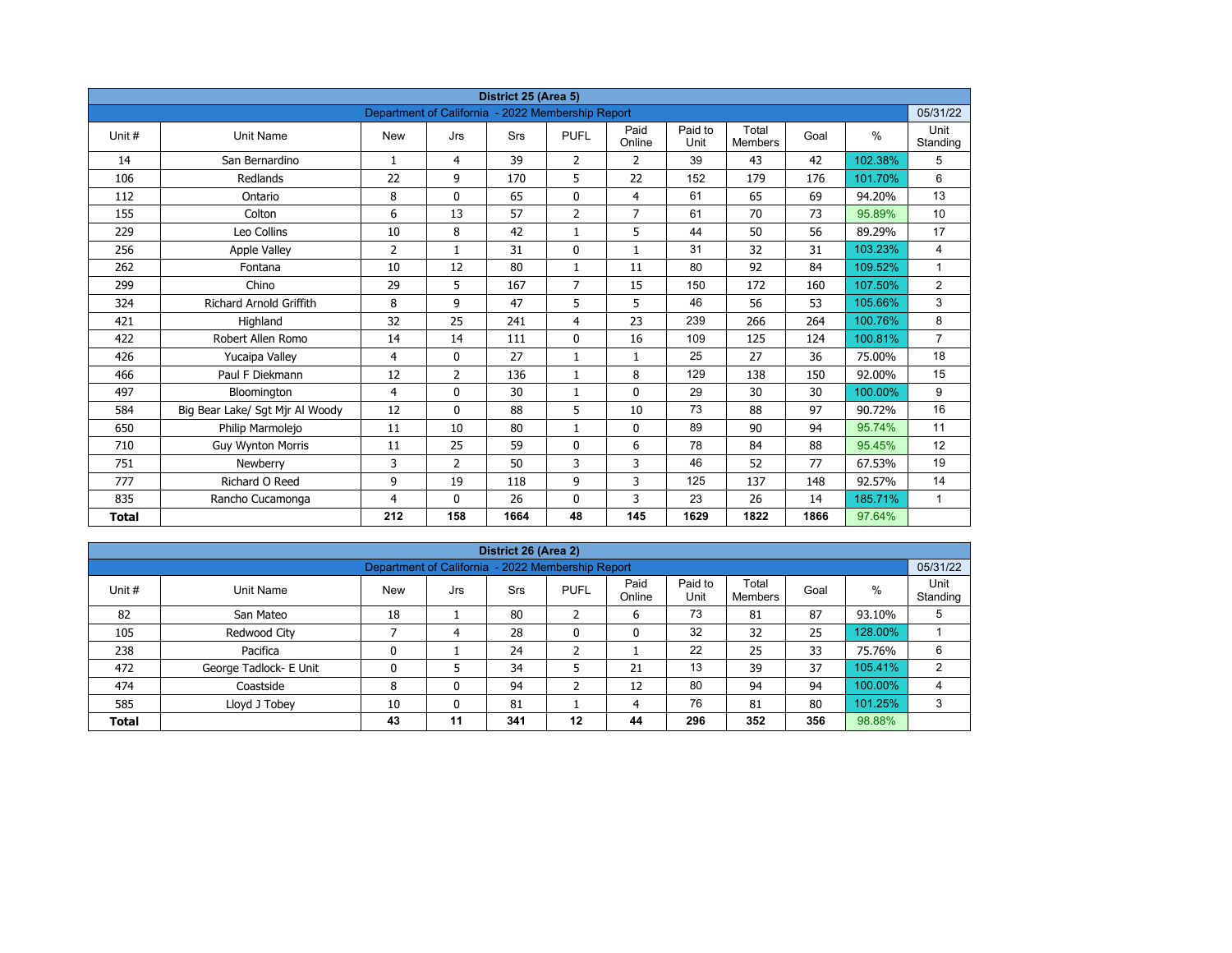| District 27 (Area 3)                                                                                                                                    |                   |    |   |     |   |    |     |     |     |         |   |  |  |  |
|---------------------------------------------------------------------------------------------------------------------------------------------------------|-------------------|----|---|-----|---|----|-----|-----|-----|---------|---|--|--|--|
| 05/31/22<br>Department of California - 2022 Membership Report                                                                                           |                   |    |   |     |   |    |     |     |     |         |   |  |  |  |
| Paid<br>Paid to<br>Total<br>%<br>Unit #<br><b>New</b><br><b>PUFL</b><br>Unit Name<br>Srs<br>Goal<br>Jrs<br>Unit<br>Online<br>Standing<br><b>Members</b> |                   |    |   |     |   |    |     |     |     |         |   |  |  |  |
| 118                                                                                                                                                     | Inyo              |    | 4 | 68  |   |    | 68  | 72  | 74  | 97.30%  | 2 |  |  |  |
| 457                                                                                                                                                     | Glacier           |    | 0 | 29  |   |    | 24  | 29  | 31  | 93.55%  | 4 |  |  |  |
| 476                                                                                                                                                     | Harry V Bailey Sr | 8  | 6 | 84  |   | 10 | 80  | 90  | 81  | 111.11% |   |  |  |  |
| 684                                                                                                                                                     | John M Armitage   | 12 | 8 | 143 | 4 | 13 | 134 | 151 | 158 | 95.57%  | 3 |  |  |  |
| 18<br>305<br>344<br>342<br>99.42%<br>27<br>28<br><b>Total</b><br>324<br>9                                                                               |                   |    |   |     |   |    |     |     |     |         |   |  |  |  |

| District 28 (Area 2)                                                        |                                                               |            |                |            |              |                |                 |                         |      |         |                  |  |  |  |  |
|-----------------------------------------------------------------------------|---------------------------------------------------------------|------------|----------------|------------|--------------|----------------|-----------------|-------------------------|------|---------|------------------|--|--|--|--|
|                                                                             | 05/31/22<br>Department of California - 2022 Membership Report |            |                |            |              |                |                 |                         |      |         |                  |  |  |  |  |
| Unit #                                                                      | Unit Name                                                     | <b>New</b> | Jrs            | <b>Srs</b> | <b>PUFL</b>  | Paid<br>Online | Paid to<br>Unit | Total<br><b>Members</b> | Goal | $\%$    | Unit<br>Standing |  |  |  |  |
| 31                                                                          | <b>Salinas</b>                                                | 0          |                | 140        | 8            | 25             | 108             | 141                     | 158  | 89.24%  | 8                |  |  |  |  |
| 41                                                                          | Monterey Peninsula                                            | 6          | $\mathfrak z$  | 31         | $\mathbf{0}$ |                | 32              | 33                      | 30   | 110.00% | 3                |  |  |  |  |
| 69                                                                          | San Benito                                                    | 4          | 8              | 32         | $\mathbf{0}$ | 30             | 10              | 40                      | 32   | 125.00% |                  |  |  |  |  |
| 81                                                                          | Gonzales                                                      | ⇁          | 3              | 47         |              | 4              | 45              | 50                      | 48   | 104.17% | 5                |  |  |  |  |
| 121                                                                         | <b>Edward H Lorenson</b>                                      | 0          | 0              | 16         | 0            |                | 15              | 16                      | 25   | 64.00%  | 10               |  |  |  |  |
| 512                                                                         | Carmel                                                        | 6          | $\overline{2}$ | 43         | 0            | 11             | 34              | 45                      | 46   | 97.83%  | $\overline{ }$   |  |  |  |  |
| 589                                                                         | Cecil M Anderson                                              | 7          | 3              | 39         |              | $\overline{ }$ | 34              | 42                      | 38   | 110.53% | 2                |  |  |  |  |
| 591                                                                         | Seaside                                                       | 4          | 7              | 82         | 3            | 5              | 81              | 89                      | 103  | 86.41%  | 9                |  |  |  |  |
| 593                                                                         | Prunedale                                                     | 17         | 10             | 137        | 8            | 17             | 122             | 147                     | 139  | 105.76% | 4                |  |  |  |  |
| 694                                                                         | Monterey Cypress                                              | 4          | 14             | 157        | 4            | 18             | 149             | 171                     | 166  | 103.01% | 6                |  |  |  |  |
| 25<br>55<br>50<br>724<br>119<br>630<br>774<br>785<br>98.60%<br><b>Total</b> |                                                               |            |                |            |              |                |                 |                         |      |         |                  |  |  |  |  |